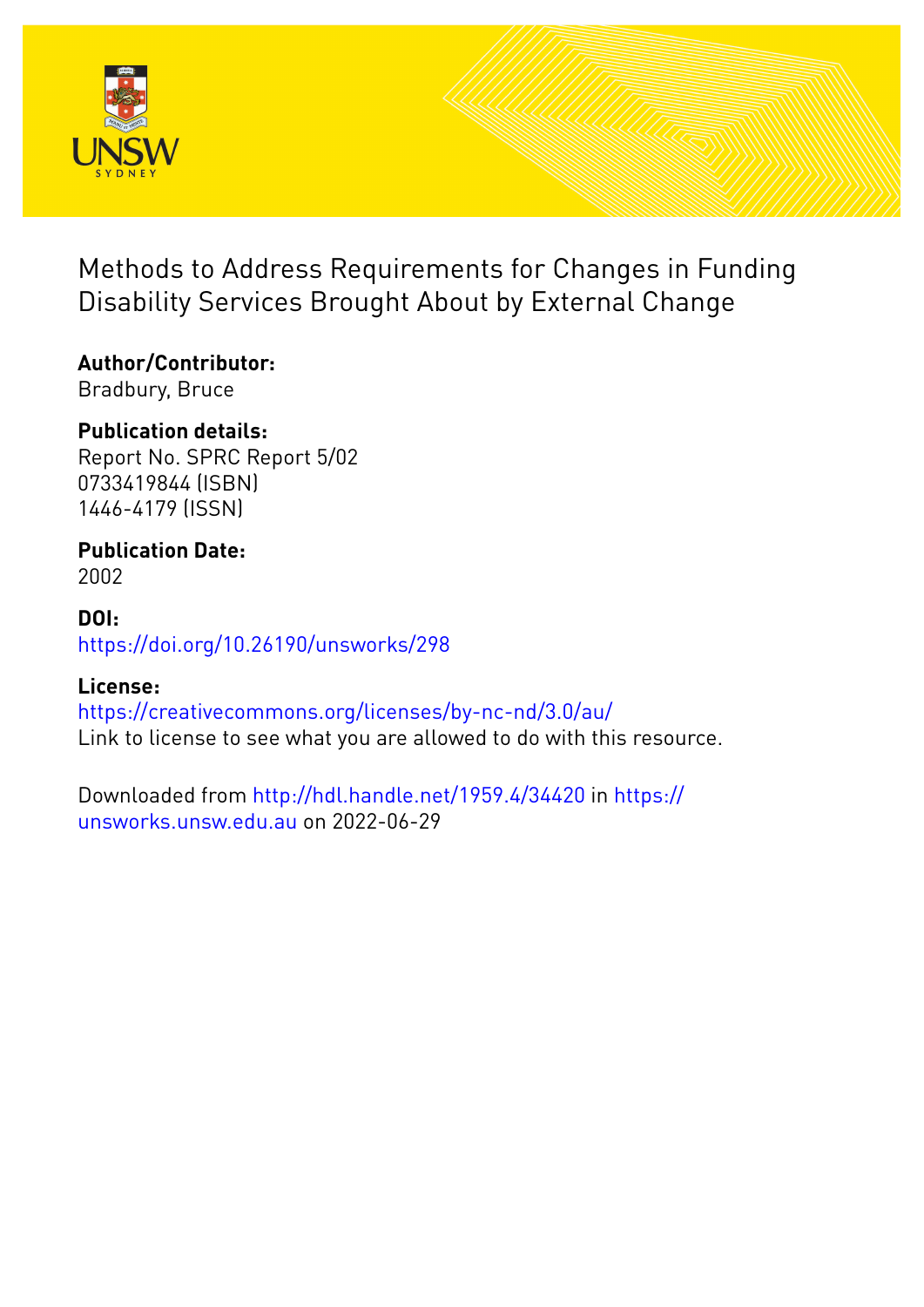

# **MetHods to ADDRess REquirements for changes in funding disability Services brought about by external change**

Bruce bradbury

Report No. 5/02

Social Policy Research Centre University of New South Wales April 2002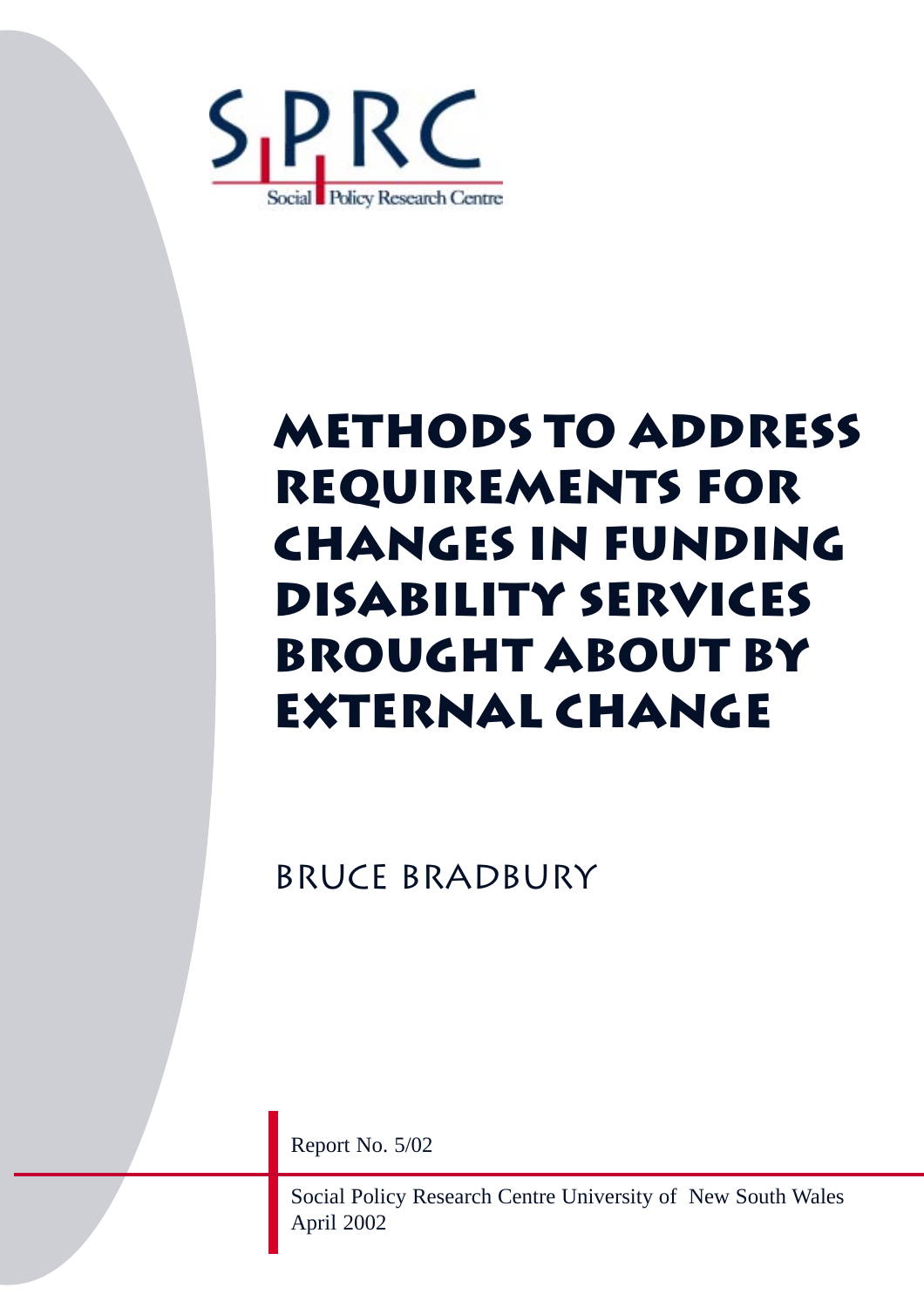## **Methods to Address Requirements for Changes in Funding Disability Services Brought about by External Change**

Final Report

April 2002

Bruce Bradbury

Report Presented to the Victorian Department of Human Services for the National Disability Administrators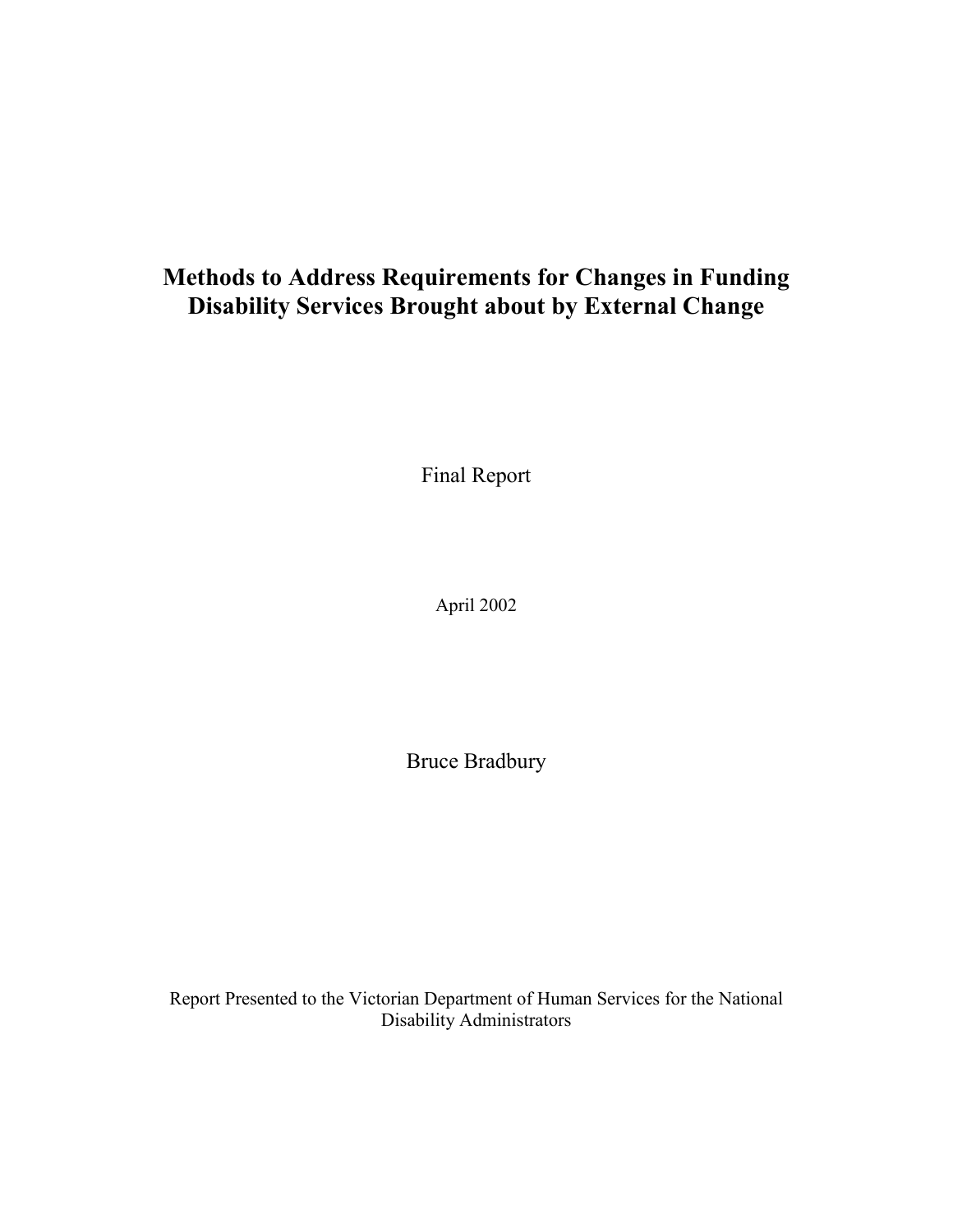For a full list of SPRC Publications see, www.sprc.unsw.edu.au or contact: Publications, SPRC, University of New South Wales, Sydney, NSW, 2052, Australia. Telephone: +61 (2) 9385 7800 Fax: +61 (2) 9385 7838 Email: sprc@unsw.edu.au

> ISSN 1446 4179 ISBN 0 7334 1984 4

> > April 2002

The views expressed in this publication do not represent any official position on the part of the Social Policy Research Centre, but the views of the individual authors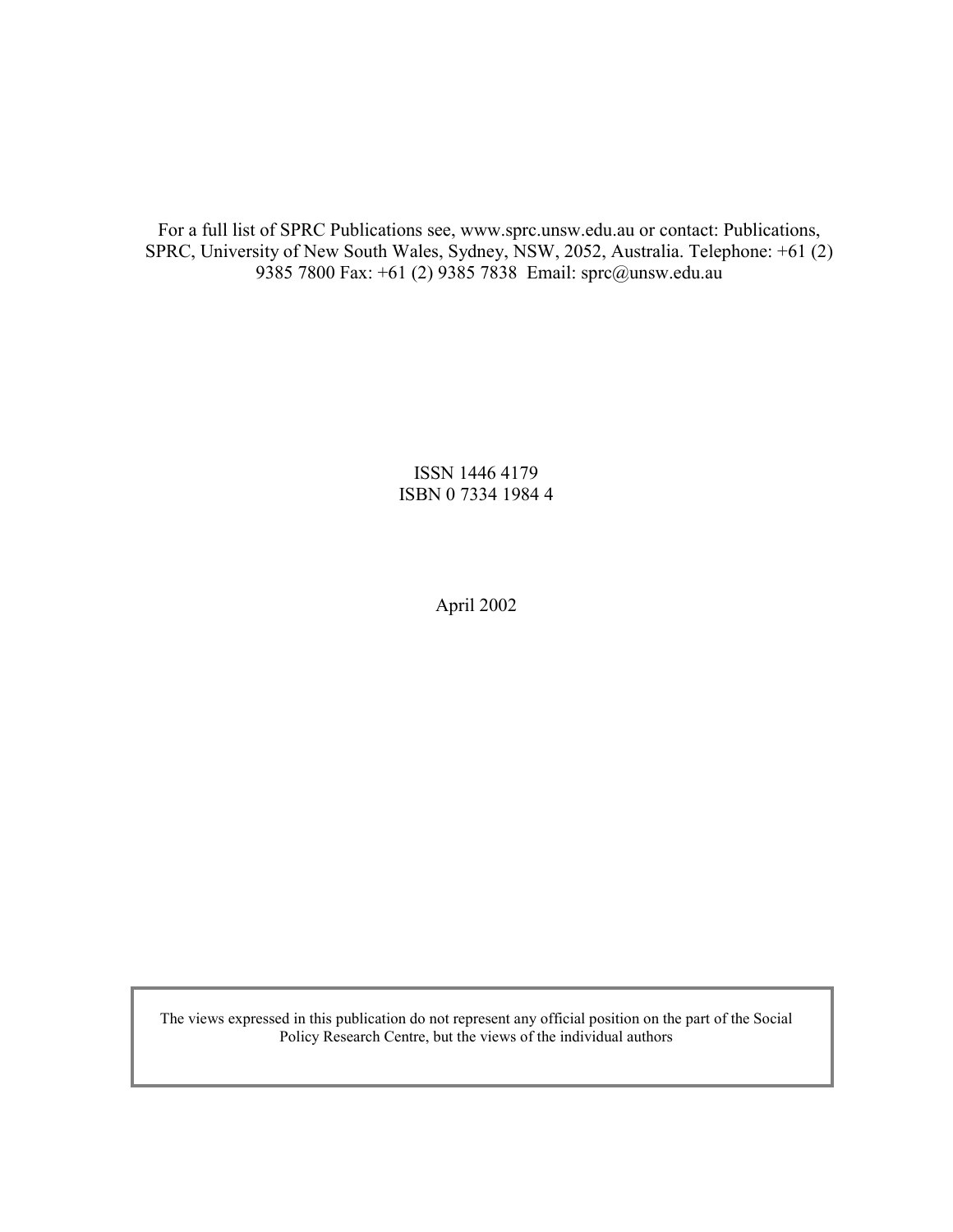# **Contents**

| 4.             |                                                             |  |
|----------------|-------------------------------------------------------------|--|
| 5 <sub>1</sub> | DEMAND ADJUSTMENT: CHANGES IN OTHER ENVIRONMENTAL FACTORS17 |  |
| 6.             |                                                             |  |
| 7.             |                                                             |  |
| 8.             |                                                             |  |
|                |                                                             |  |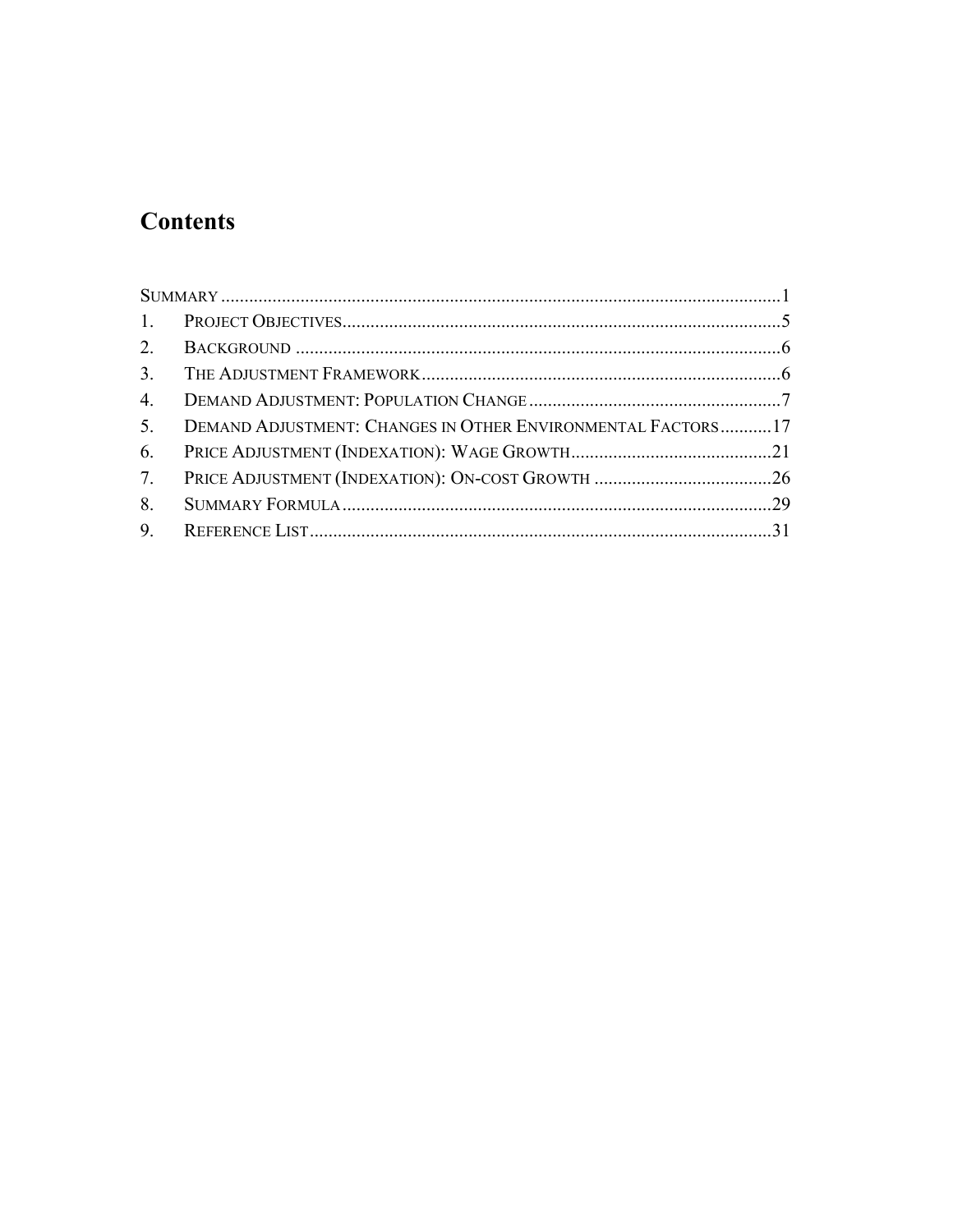## **Summary**

The objective of this project is to provide advice on appropriate indexation and demand factors for Commonwealth funding to the States via the Commonwealth State Disability Agreement (CSDA). This funding is used to provide accommodation and support services for people with a disability.

This report examines the adjustment of funding over time. This adjustment is intended to take account of both changes in the cost of services (price adjustment or indexation) and external factors influencing the demand for services (demand adjustment). The report does not address the issue of the appropriate distribution of funding between jurisdictions, and focuses upon demand adjustment and indexation for the overall CSDA program rather than its sub-components.

The objective of *price adjustment* is to show how budgets would need to change in order to take account of the increase in price of the inputs that provide the disability services. Price adjustment shows the funding that would be required in order for the program to still provide the same volume (and quality) of services as in the base year. This adjustment takes into account the price of the different inputs (of which labour costs are the most important) together with any changes in productivity  $-$  the volume of output per given unit of input.

The objective of *demand adjustment*, on the other hand, is to ensure that funding is adjusted so that the relationship between the supply of services and the demand for those services remains constant. If the population increases then, other things constant, we would expect that demand for services to increase. Similarly, if the prevalence of disability in the community were to increase, increased funding would be required so as to maintain the existing level of services per disabled person.

## **Demand Adjustment: Population Change**

Over the five years from 2001 to 2006, substantial growth is anticipated in the population aged 45 to 70 (Figure 1).

The rate of severe or profound core activity restriction in the workforce age population increases steadily with age. However, the percentage of the population receiving CSDA services peaks at 25-34, with only a very small proportion of the apparently eligible population receiving CSDA services (Figure 2).

Forecasts of future demand could be based either on the age distribution of disability, or on the current age distribution of CSDA service clients (as shown in the minimum data set, or MDS). The former might be more appropriate when considering the broader context of the population in need, whereas the latter is more appropriate when considering the continuance of funding for current programs.

In using the ABS estimates of disability to forecast demand it is necessary to make decisions about the appropriate age range to be considered. A number of options are shown here.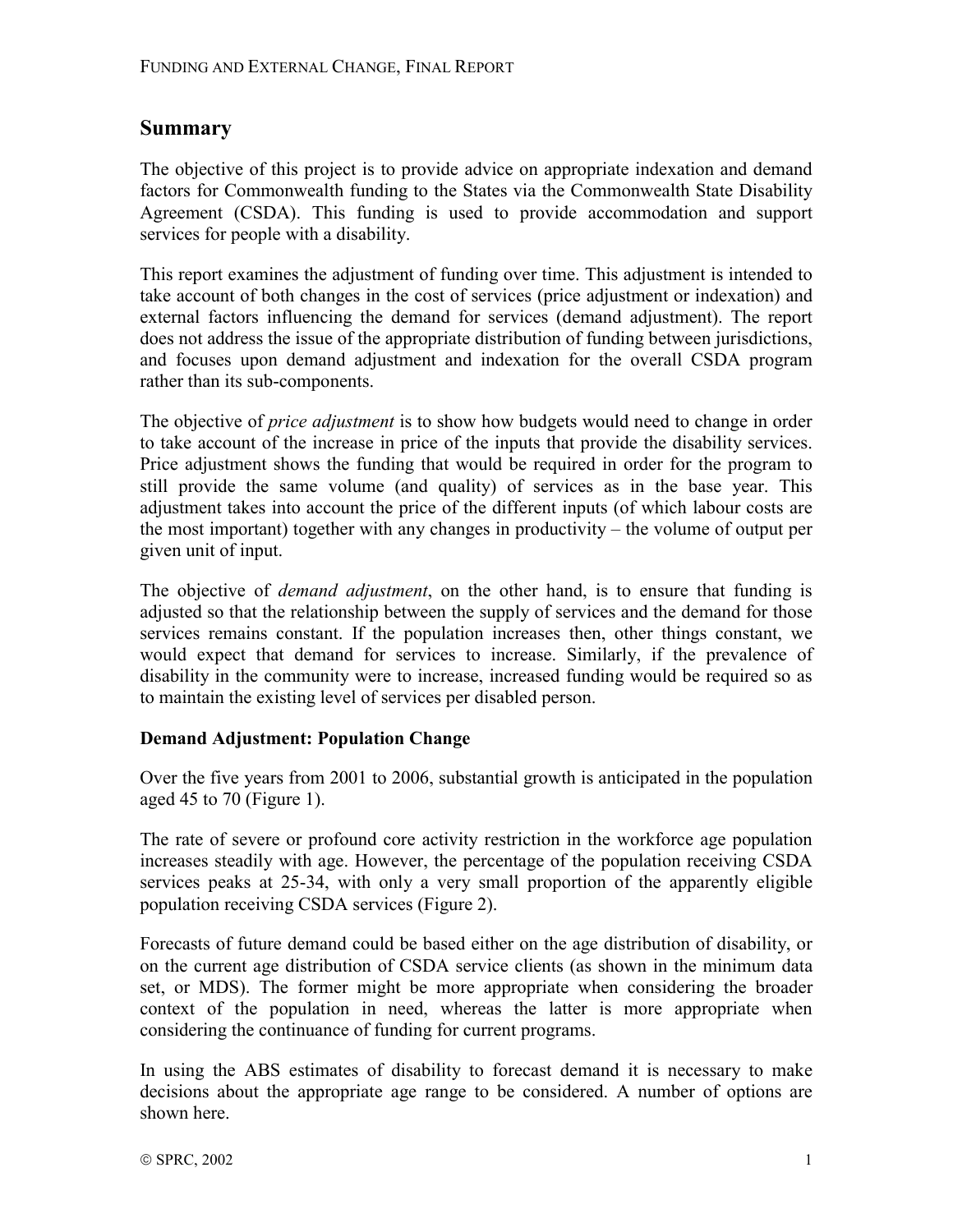To use the MDS data successfully to forecast demand, it is necessary to know why the usage rate of services declines for older age groups. One hypothesis is that this reflects a cohort effect, with the younger cohort more likely to use services. If this is the case, this implies that demand will grow in future years as this cohort ages.

There is some evidence for the existence of a cohort effect in accommodation services. Though the data may not be entirely compatible, a comparison of 1996 with 2000 data suggests that the peak of service use is extending to older age groups.

We therefore calculate a variety of indices estimating the growth in demand for disability services over the next five years. The estimated per annum rates of demand growth for these indices are shown below.

| <b>Index</b>                      | <b>Key Assumptions</b><br>(in conjunction with ABS population estimates)                                                  | <b>Forecast Growth</b><br>Rate<br>$(\%$ per annum) |
|-----------------------------------|---------------------------------------------------------------------------------------------------------------------------|----------------------------------------------------|
| Base service use                  | Service use prevalence remains at 2000 level within each<br>age group.                                                    | 1.0                                                |
| Service use with<br>cohort effect | As for the base service use, but with accommodation<br>service use estimated to increase in line with a cohort<br>effect. | 2.3                                                |
| Severe or profound                | Prevalence of severe or profound core activity restriction<br>remains at 1998 level within each age group.                |                                                    |
|                                   | For people aged 0-64                                                                                                      | 1.5                                                |
|                                   | For people aged 15-64                                                                                                     | 2.0                                                |
|                                   | For people of all ages                                                                                                    | 1.7                                                |
| Profound                          | As above but for profound restriction.                                                                                    |                                                    |
|                                   | For people aged 15-64                                                                                                     | 1.9                                                |

#### **Demographic Indices**

Though all of the indices presented above could be defended as a valid approach to indexation, our view is that the available evidence on service use is strong enough to suggest that some expectation of greater service use demand should be built into the indexation framework. The S*ervice Use Index with Cohort Effect* seems to be a balanced way to introduce such as component. Hence this is our recommended demographic growth index. Note that this does assume that growth over the next five years will follow the same pattern as for the previous four years.

## **Demand Adjustment: Changes in other environmental factors**

Other factors that may influence future demand include,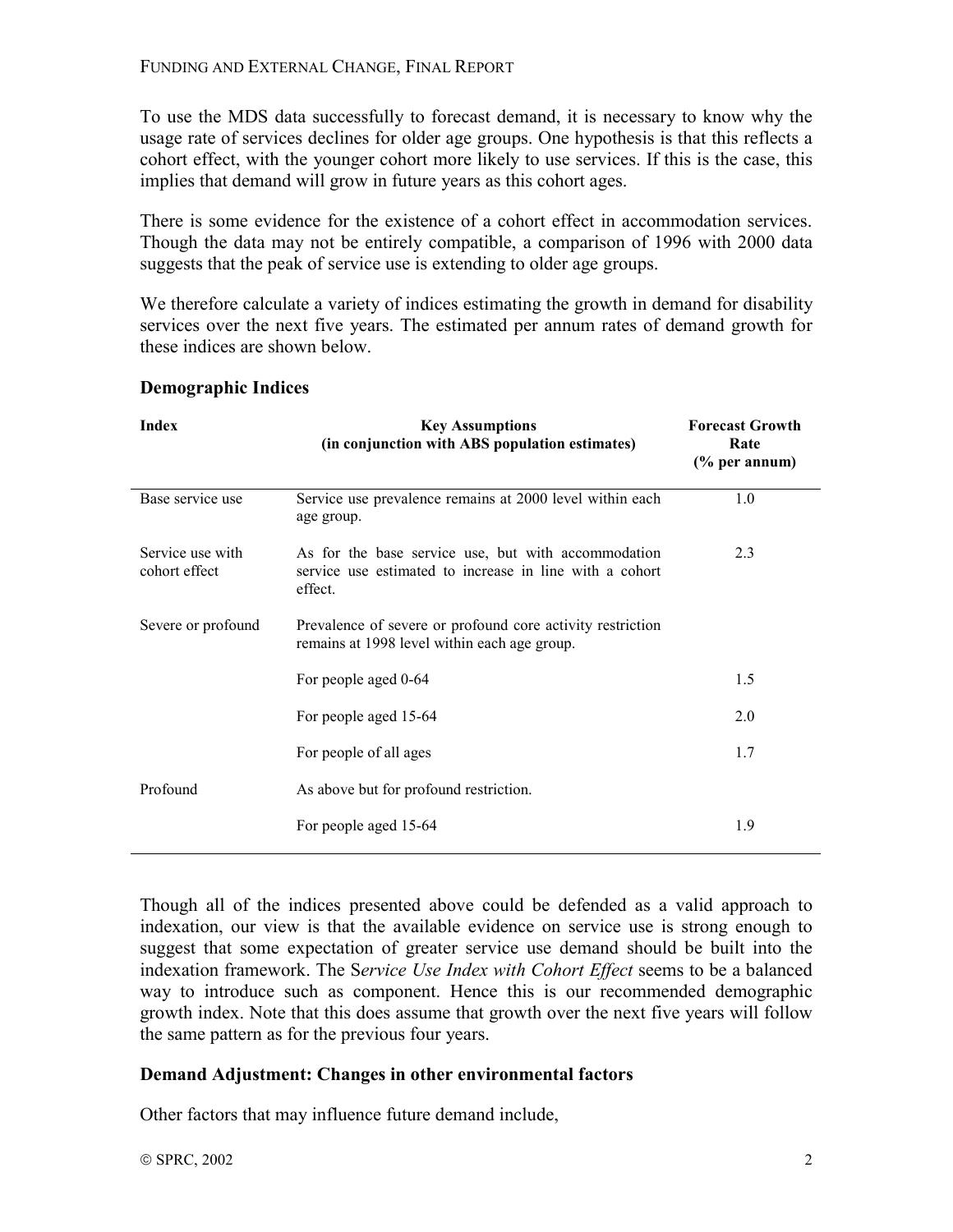- Improvements in medical technology, new support technologies and changes in the social environment. These may either increase or reduce future service demand, but it is very difficult to forecast these changes in advance.
- Increasing labour supply of informal carers. Anticipated growth in labour supply is likely to reduce the supply of informal carers (particularly women in the 45 to 59 age range). Our best guess is that this could increase demand for accommodation services by around 1.5 per cent per annum.
- Social attitudes to disability. There is evidence that attitudes to disability are changing, with more people prepared to recognise disability and (possibly) to request support services.

In general, however, we believe it will be difficult to incorporate any of the above factors into a fixed adjustment formula for future funding. Nonetheless, these sources of demand pressure need to be considered when fixing future funding levels. It is possible that these explanations are already incorporated via the cohort effect in the use of accommodation services described above.

## **Price Adjustment (Indexation): Wages**

The current indexation methodology uses the Commonwealth Department of Finance Wage Cost Index 2 (DoF WCI2) to adjust funding to take account of changes in the cost of providing services. This is based primarily on the Industrial Relations Commission Safety Net Increase, together with a small component based on general price inflation.

The rationale for this approach is that the index should not include any component of wage growth that is intended to be offset by efficiency gains. However, this implies assumptions about productivity growth that are not in accord with generally accepted economic principles. Economic theory suggests that wage growth in service industries, and human services in particular, will run well ahead of productivity growth in that sector.

Hence it is recommended here that indexation should be based on the actual movement in wages, together with an explicit deflator for assumed productivity growth. The latter deflator should be set at a level well below the 1 per cent per annum estimated for the market sector of the economy (eg at 0.2% per annum).

At present, the best indicator of wage growth is the ABS Wage Cost Index (ABS\_WCI), which is published separately for the Health and Community Services Sector. Over recent years this index has grown at twice the rate of the DoF\_WCI2 (3.1% p.a. vs 1.6% p.a.).

We propose that a wage cost index be used based upon the ABS\_WCI data from the December quarter prior to each financial year. This will be combined with a general CPI inflator to cover the (nominal) 10 per cent of costs not related to wages.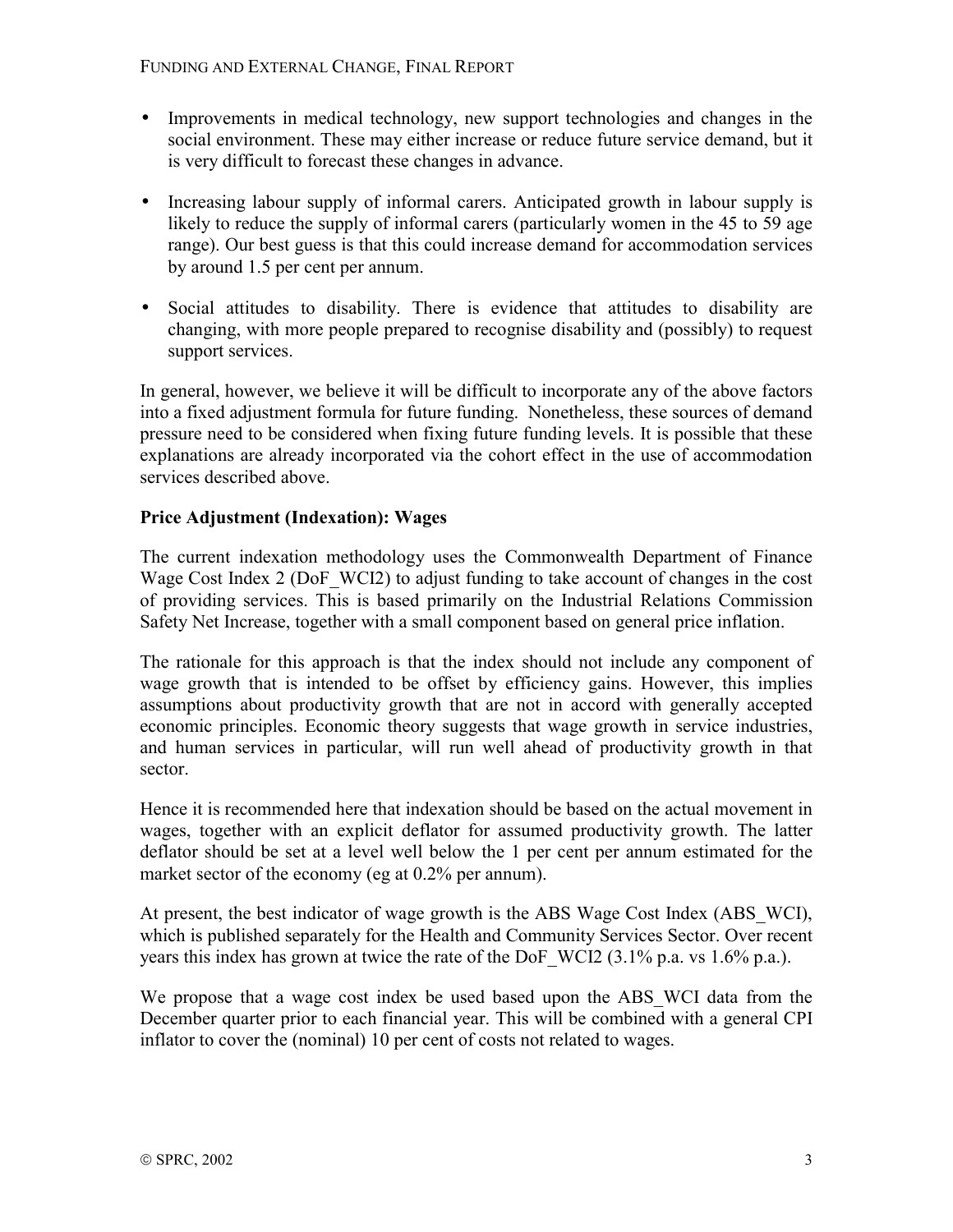#### **Price Adjustment (Indexation): On-Costs**

This wage cost index does not include important on-costs such as superannuation and workers' compensation insurance that have both grown at a faster rate than wage growth – though Commonwealth programs do incorporate separate adjustments for changes in the superannuation guarantee charge.

We propose that the funding index be further adjusted (where necessary) to take account of these factors. Some of these adjustments may be one-off (eg just for the base year of the new CSDA) or may be revised when external policies (such as superannuation) change.

Workers' compensation premium rates in NSW grew by around 1.1 to 2.1 percentage points between 1997-98 and 2001-2. Other insurance prices have also grown at a rate faster than inflation.

We estimate that a one-off adjustment of approximately 1.5 per cent of the CSDA budget would be required to compensate for these workers' compensation cost increases.

A one-off adjustment may also be appropriate for the compliance costs associated with the GST. Available evidence suggests an amount of approximately 0.4 per cent.

#### **Summary Formula**

The combined effect of these different funding adjustments is summarised in formulae presented in Section 8. In order to maintain the same balance between supply and demand as in 2001-2, it is estimated that total funding in 2002-3 will need to be 8.35 per cent higher. This includes a demographic demand growth of 2.3 per cent, a general indexation growth of 3.0 per cent and a one-off indexation adjustment of 2.8 per cent. The last factor will not apply in future years unless there are additional one-off changes in costs.

These calculations do not include some non-demographic demand influences for which it has not been possible to obtain quantitative estimates.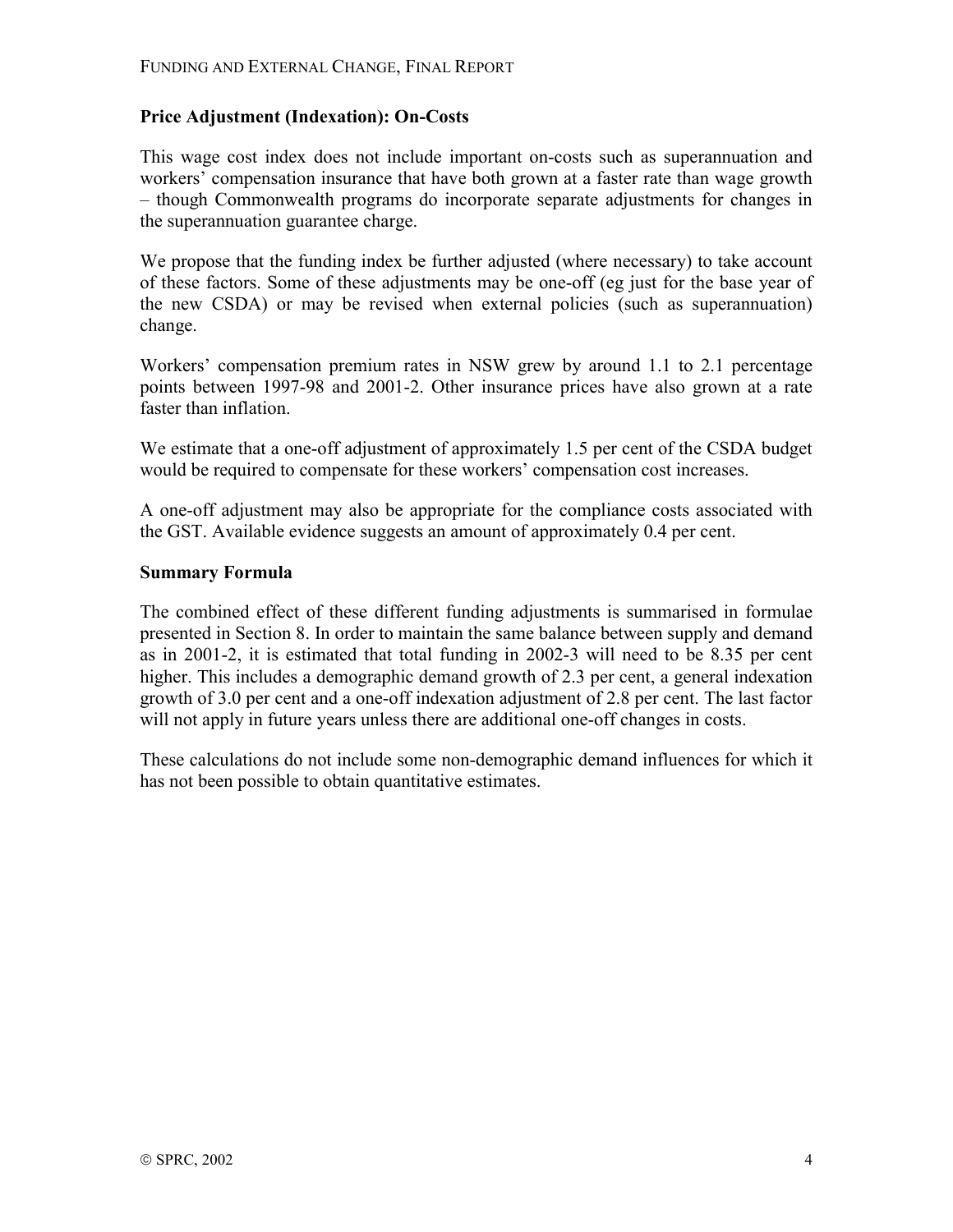## **1. Project Objectives**

The objective of this project is to provide advice on appropriate indexation and demand factors for Commonwealth funding to the States via the Commonwealth State Disability Agreement (CSDA). This funding is used to provide accommodation and support services for people with a disability.

This report presents the draft results of one of three related projects commissioned by the National Disability Administrators to feed into the 2002 review of the CSDA. The other two projects are

- Project 1. The Effectiveness of Existing Funding to Reduce Unmet Need for Disability Services and Identification of Any Remaining Shortfalls. *Contractor: AIHW.*
- Project 3. Review Current Responses to Meeting Service Needs of People with a Disability and the Effectiveness of Strategies to Support Families. *Contractor: The Nucleus Group.*

In this report, we consider mechanisms that might be used to adjust funding over time to ensure that the relationship between the demand and supply of services remains constant. Given a level of funding in a base year, this project considers how to set funding in other years to take account of changes in the cost of providing a given quantity of services and external factors influencing the demand for these services.

The main focus of this report is on indexation and demand adjustments with respect to the overall expenditure of the CSDA program (though some evidence is presented on demand growth for separate components). Allocation of this expenditure to particular programs should be based upon factors such as the relative effectiveness of programs  $$ an issue that is beyond the scope of this project.

Changes in the cost of services depend primarily on changes in the wages of the staff providing services, as well as on the costs of other non-staff costs. The project considers a number of options for assessing these.

The demand factors considered in this report include

- 1. Changes in the demographic structure of the population (since the prevalence of disability is different in each age/sex group).
- 2. The presence of 'cohort effects' in the demand for disability services.
- 3. Changes in the prevalence of disability due to the identification of new forms of disability and the implications of increasing life expectancy for some categories of disabled people.
- 4. Changes in disability support technologies and new developments in the methods of support and care for people with disabilities.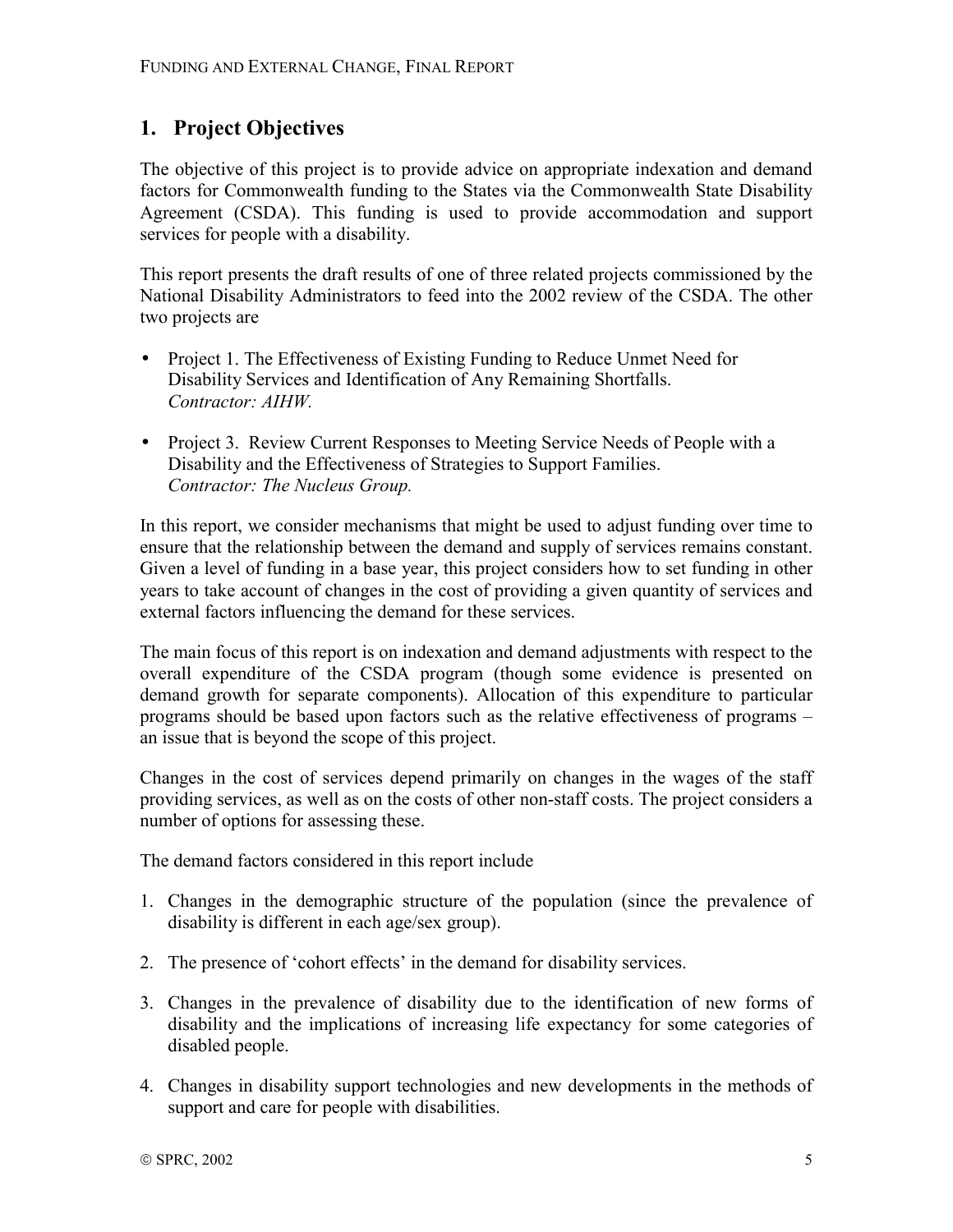Of necessity, the conclusions of the report are more speculative for the third and fourth of these sets of demand factors.

The key conclusion of this report is a set of options of how to best incorporate these factors in the estimation of future demand and cost growth for a third CSDA.

Because it is necessary to make numerous assumptions to derive estimates of these cost and demand factors, the report presents its results within a framework that permits the flexible adoption of different components of the adjustment framework proposed.

## **2. Background**

There are two key issues to be addressed in determining the allocation of funds under schemes such as the CSDA. These are how to allocate funds to the different regions (States and Territories) at a point in time, and how to adjust these allocations for changes over time.

Under the present CSDA, the between-State allocation is largely on the basis of the historical expenditure levels in each State. There is also an additional allocation for 'unmet need', which is based upon the national age/sex pattern of disability prevalence and the age/sex composition of each State (together with additional weighting for the number of indigenous Australians in each area).

The historical funding basis means that per-capita expenditure levels under the CSDA differ substantially between States.<sup>1</sup> This project does not address these issues of intrastate allocation. Rather, the focus here is on the appropriate means for the adjustment of the total funding level over time. These adjustments are designed to be neutral with respect to the particular service delivery models chosen by each State.

## **3. The Adjustment Framework**

This report considers the appropriate way for adjusting the funding of the CSDA funding program. In doing so, two separate concepts are considered. These are price adjustment and demand adjustment.

The objective of *price adjustment* (in this context sometimes termed simply *indexation*) is to show how budgets would need to change in order to take account of the increase in price of the inputs that provide the disability services. Price adjustment shows the funding that would be required in order for the program to still provide the same volume (and quality) of services as in the base year. This adjustment needs to take into account the price of the different inputs (of which labour costs are the most important) together with any changes in productivity  $-$  the volume of output per given unit of input.

<sup>1</sup> For an early example, see Table 4.4 in *The Cost Study*, Commonwealth/State Disability Agreement Evaluation, Supporting Paper No. 4, January 1996.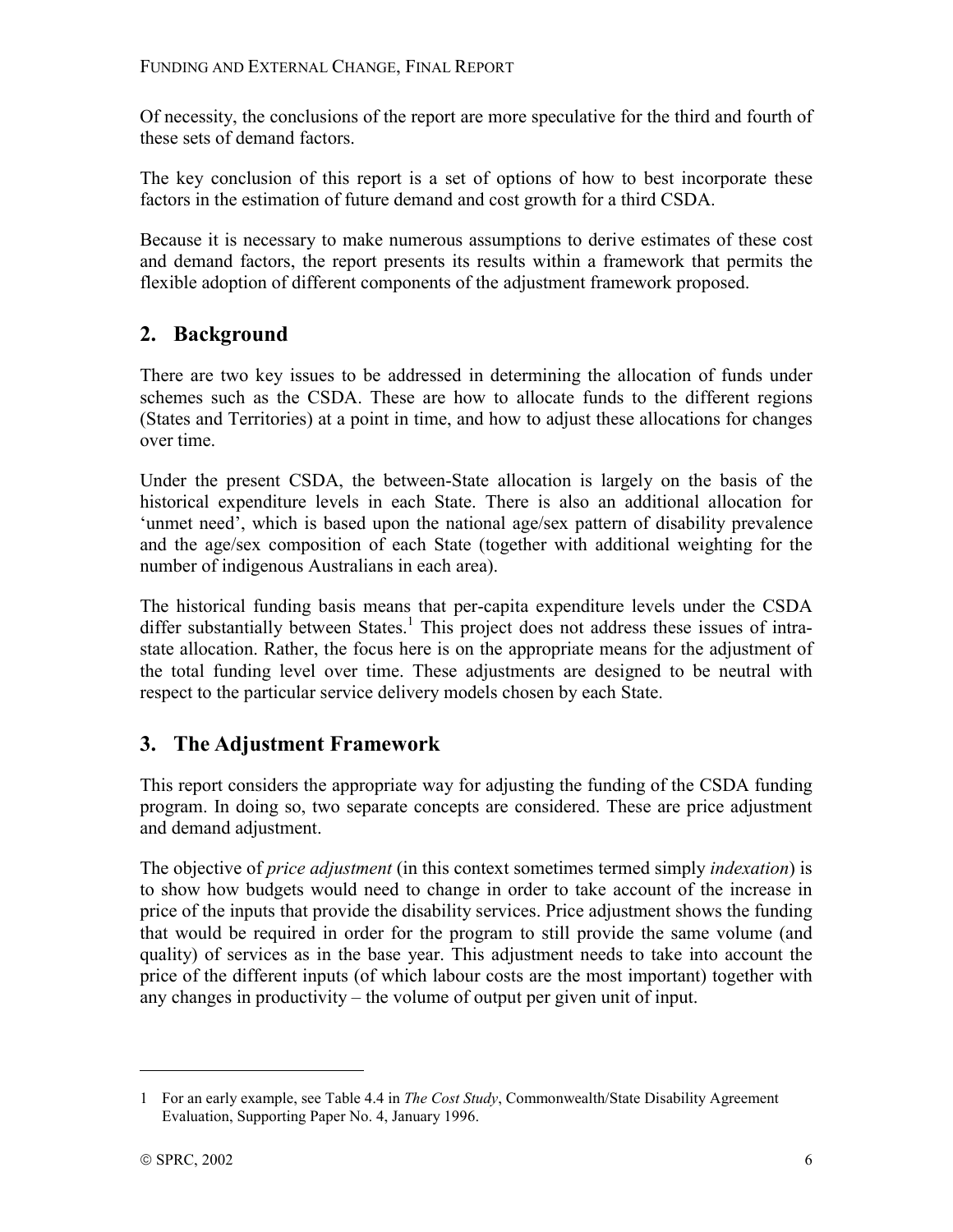The objective of *demand adjustment*, on the other hand, is to ensure that funding is adjusted so that the relationship between the supply of services and the demand for those services remains constant. If the population increases then, other things constant, we would expect that demand for services to increase. If funding were not increased then the availability of services for each person with a disability would decrease. Similarly, if the prevalence of disability in the community were to increase, increased funding would be required so as to maintain the existing level of services per disabled person. Some other demand issues to do with the technology of care are less straightforward and are considered further below.

In the subsequent sections of this report, we present a range of alternative adjustments that can be used to address each of these issues. To facilitate independent consideration of these different categories, we structure the adjustment formula in a multiplicative fashion.

 $F(y) = F(b) \times P(y, b) \times D(y, b)$ 

That is, funding in year y is based on funding in the base year (F(b)), times the price index for year y (relative to year b) times the demand index for year y (relative to year b).

The price index represents the cost (relative to the cost in the base year) of maintaining the same quantity (and quality) of services. Increases in wage costs, increases in other costs, and decreases in productivity will increase the cost of providing services. Hence, dropping the (y,b) subscripts, we write the price index as based upon a weighted average of the wage cost index and a cost index for non-wage costs divided by a measure of productivity (E).

 $P = (a W + [1-a] K) / E$  with  $0 \le a \le 1$ 

In general, it is difficult to measure productivity in the human services area, though it is generally assumed that productivity growth for services that require one-to-one provision is very small. However, it is important to maintain productivity within the conceptual framework of the updating index as productivity-based arguments are sometimes used to justify the use of low-growth wage indexes.

## **4. Demand Adjustment: Population Change**

The demand for disability services in Australia will depend upon both the overall population and the distribution of the population across different age groups.<sup>2</sup> Figure 1 shows the recent and anticipated growth in the Australian population across the ëworkforce ageí population. Over the five years 2001 to 2006, substantial growth is anticipated in the population aged 45 to 70.

The prevalence of disability varies significantly across these age groups, as does the receipt of disability services. However, the two distributions are not the same. Figure 2

<sup>2</sup> The adjustments described in this section also take account of the changing age distribution of carers, to the extent to which their changes follow those of the recipients of care.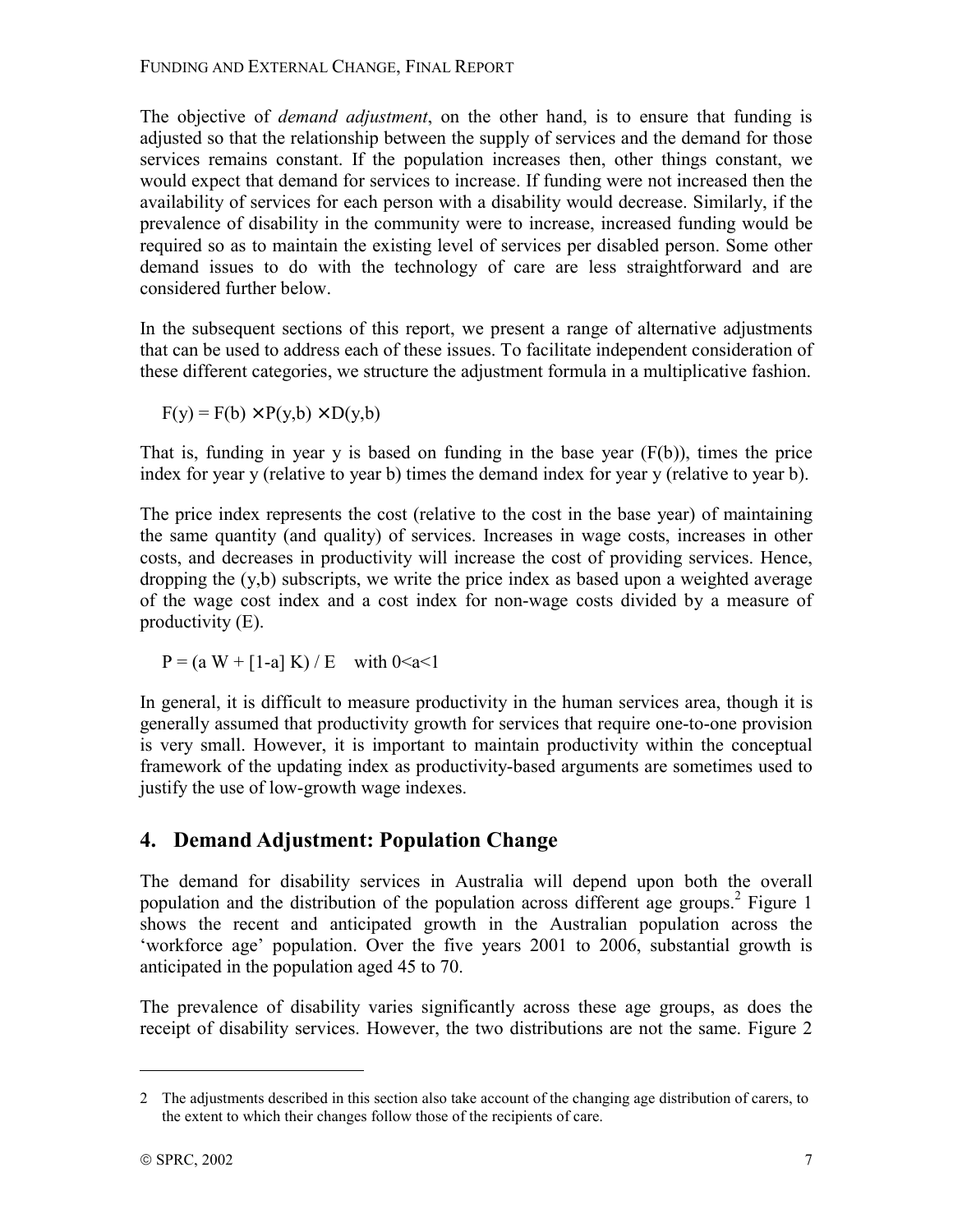shows the proportion of each age group who have a severe or profound core activity restriction (using the scale on the left-hand axis), together with the proportion receiving CSDA services (right-hand axis).



**Figure 1 Population by Age, 1996, 2001 and 2006** 



The two axes are required because only a very small fraction of people with severe or profound core activity restrictions are using CSDA services. The number of people classified by the ABS as having severe or profound restrictions is always much greater than the number of people receiving services (around 5 to 80 times as large depending upon the age group). In part this reflects the fact that the services are only measured on a ësnapshot dayí, which may exclude many disabled people who regularly receive services (but not every day).<sup>3</sup> Nonetheless, many disabled people (particularly in the 'severe' category) either do not receive services at all, or receive them from other institutions (including health care, SAAP and HACC services), friends or family members.4

<u>.</u>

<sup>3</sup> Though this is unlikely to be important for accommodation services, which comprise over half the CSDA budget.

<sup>4</sup> AIHW (2000, p.24) cite analysis of the 1993 Disability Survey showing that of people with a severe or profound handicap, 82 per cent had an informal carer as the main provider of assistance.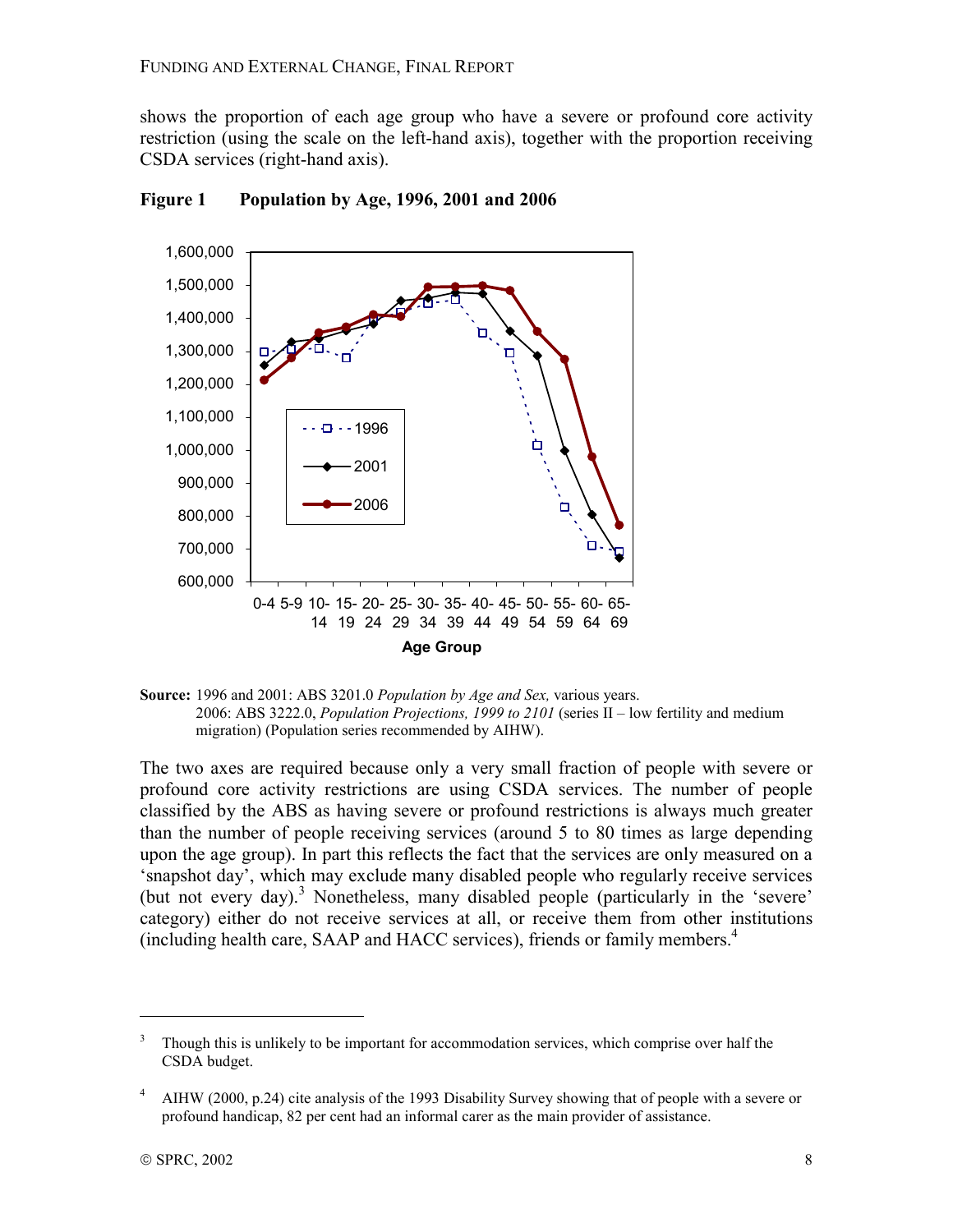



**Source:** Severe or profound core activity restriction: ABS Cat No 4430.0, 1998, p14, CSDA Consumers: AIHW DIS 23, Table A2.2 Population: ABS 3201.0.

Among adults, the prevalence of disability increases steadily with age. However, the prevalence of CSDA service use peaks in the 25-34 years age range and declines thereafter.

In allocating funds for the 'unmet' needs programs, the National Disability Administrators based State funding levels on the numbers of people estimated to have severe or profound core activity restrictions. If the objective of demographic indexation were to take account of the population broadly eligible for services, then it would be appropriate to adjust funding on the basis of the prevalence of severe or profound activity restrictions in different age groups.

On the other hand, it could also be argued that for short-term funding adjustment purposes, it is most appropriate to start from the current demographic distribution of clients. In this case, demand adjustment should be based upon the distribution of service use as shown in the CSDA Minimum Data Set (MDS). We present both types of estimate here.

In short, because population growth is highest for older groups, and the incidence of severe or profound core activity restriction is highest at these ages, an adjustment based upon severe or profound core activity restriction leads to a higher forecast of demand growth.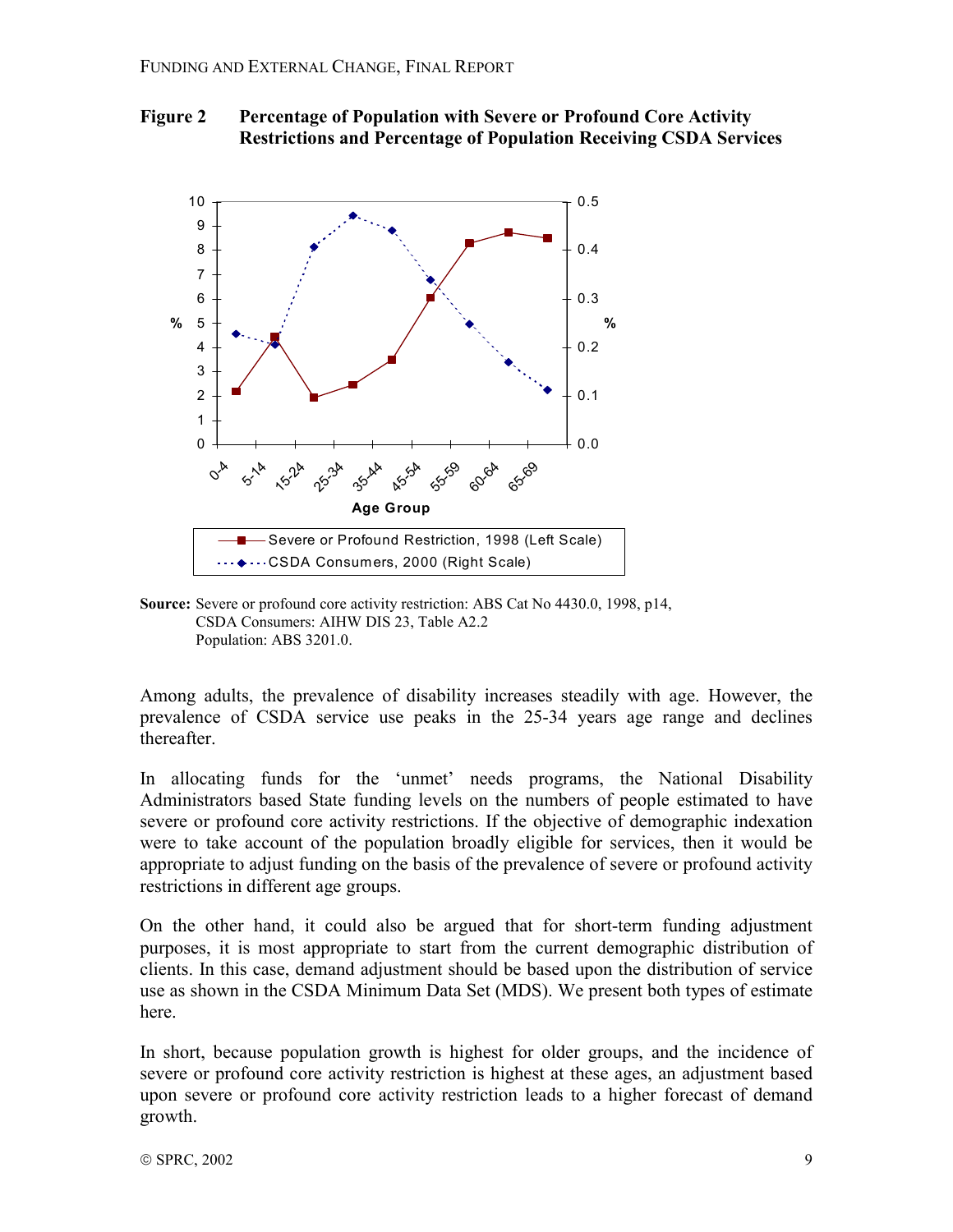However, in using the MDS we need to consider the reasons for the fall in service use with age. Different interpretations of this also lead to different forecasts of demand growth. A number of explanations for the fall in service use with age are possible

- Older disabled people do not need or desire services, or simply do not receive the services they need.
- A greater proportion of the older disabled people are being provided services under other programs such as HACC or aged care programs.
- Service users are probably more disabled than the population with severe or profound core activity restrictions. As they age they may thus have higher mortality rates<sup>5</sup> or have greater morbidity with moves them into the public health system rather than CSDA services.
- Many people enter service programs in their early adulthood and the age distribution reflects changing attitudes to service use over time, with younger cohorts more likely to apply for CSDA funded support.

The last hypothesis has important implications for the future demand for CSDA services. If this 'cohort' hypothesis is correct, then the demand for CSDA services for people aged over 35 will steadily grow over the next decade.

There is some support for this cohort hypothesis to be found in the analysis of service use over time. AIHW (2000, section 3.2) examine trends in the use of services between 1996 and 2000. They find a clear tendency for the age distribution for the recipients of accommodation support to move to the right. This is consistent with the existence of a new cohort of people who are more likely to take up opportunities to receive accommodation services. This tendency is less clear for other services, but since accommodation services account for more than half of the expenditure under the CSDA, this will have a major impact on future expenditure.

The AIHW data for accommodation services are reproduced in Figure 3. In Figure 4 we show this data in numerical terms (ie the number of services provided), and Figure 5 shows this relative to the population size of each age group. The latter two figures suggest that there has been a small drop in accommodation service use among the young, but a very large increase in older age groups, with the usage peak shifting to the right.

These apparently large changes in service use patterns provide major challenges for the forecasting of future demand. Unfortunately, changes in data collection methodology mean that we cannot be fully confident that the number of services received is consistently measured in the two years (AIHW staff are more confident that the *distribution* of service use is more consistent).

 $5$  See AIHW (2000, p40) for a review of the evidence on mortality rates.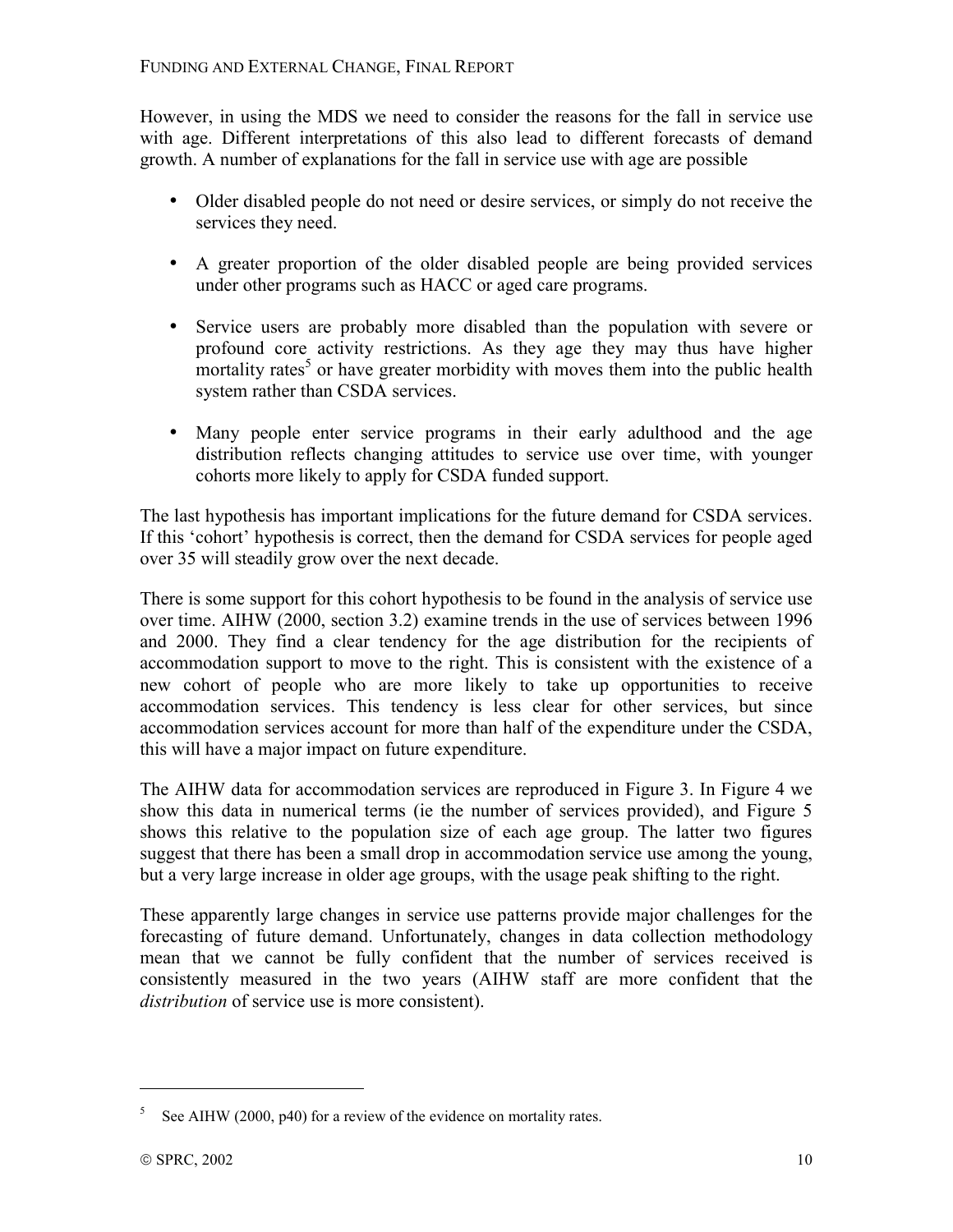

**Figure 3 The Age Distribution of the Use of Accommodation Services** 

If we were confident that the data in Figure 5 were correct, and that this trend would continue over the next five years, it would have major implications for service demand. The growth in service use shown in Figure 5 may, for example, be due to an increase in the quality of care services encouraging more people to enter accommodation services as their parental carers age. This may be acting in combination with a cohort effect, as the high usage cohort grows older.

Forecasting future trends of this sort is very difficult. Below, we calculate an estimate that assumes a cohort effect of this type, but does not otherwise increase service use in the older age groups.

Given these considerations, we calculate four different index types.

## **4.1 Base Service Use Index**

1. This index assumes that the ratio of service use to population for each service type in each age group remains constant over time (at the level observed in 2000). This ratio is estimated from AIHW (2001), and ABS population data.<sup>6</sup>

**Source**: AIHW (2001), Figure 3.1 (original data supplied by AIHW).

<sup>6</sup> This is calculated as the number of services of each type received on the 'snapshot day', divided by the population (in each age category). More detail is provided in the accompanying spreadsheet.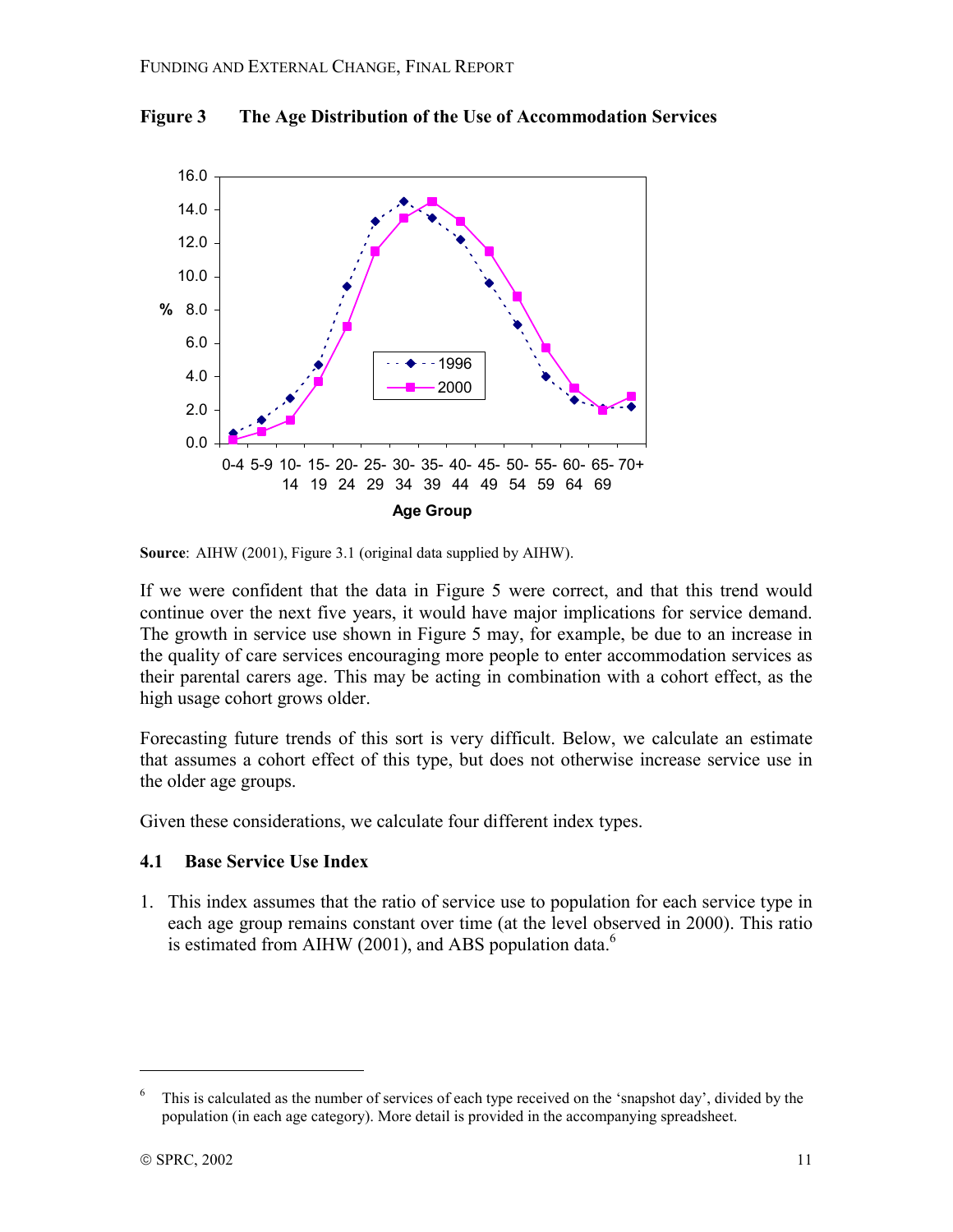



**Notes:** Derived from the data in Figure 3, together with estimates of the number of services provided in Black et al (1998) and AIHW (2001). Because of incompatible collection methodologies, the 1996 data do not include the ACT or WA. The proportion of services in these regions in the 2000 data has been used to adjust the 1996 data. Because of changes in survey methodology and response rates, numbers might not be fully compatible in the two years.





**Notes:** 1996 and 2000 estimates calculated as the number of services shown in Figure 4, divided by the population in each age group (in each year). The 2005 estimate assumes that the prevalence rate for those under 35 is the same as in 2000, and that the prevalence rate for older age groups follows the prevalence rate of their cohort in 2000. That is, the curve is the 2000 curve shifted to the right.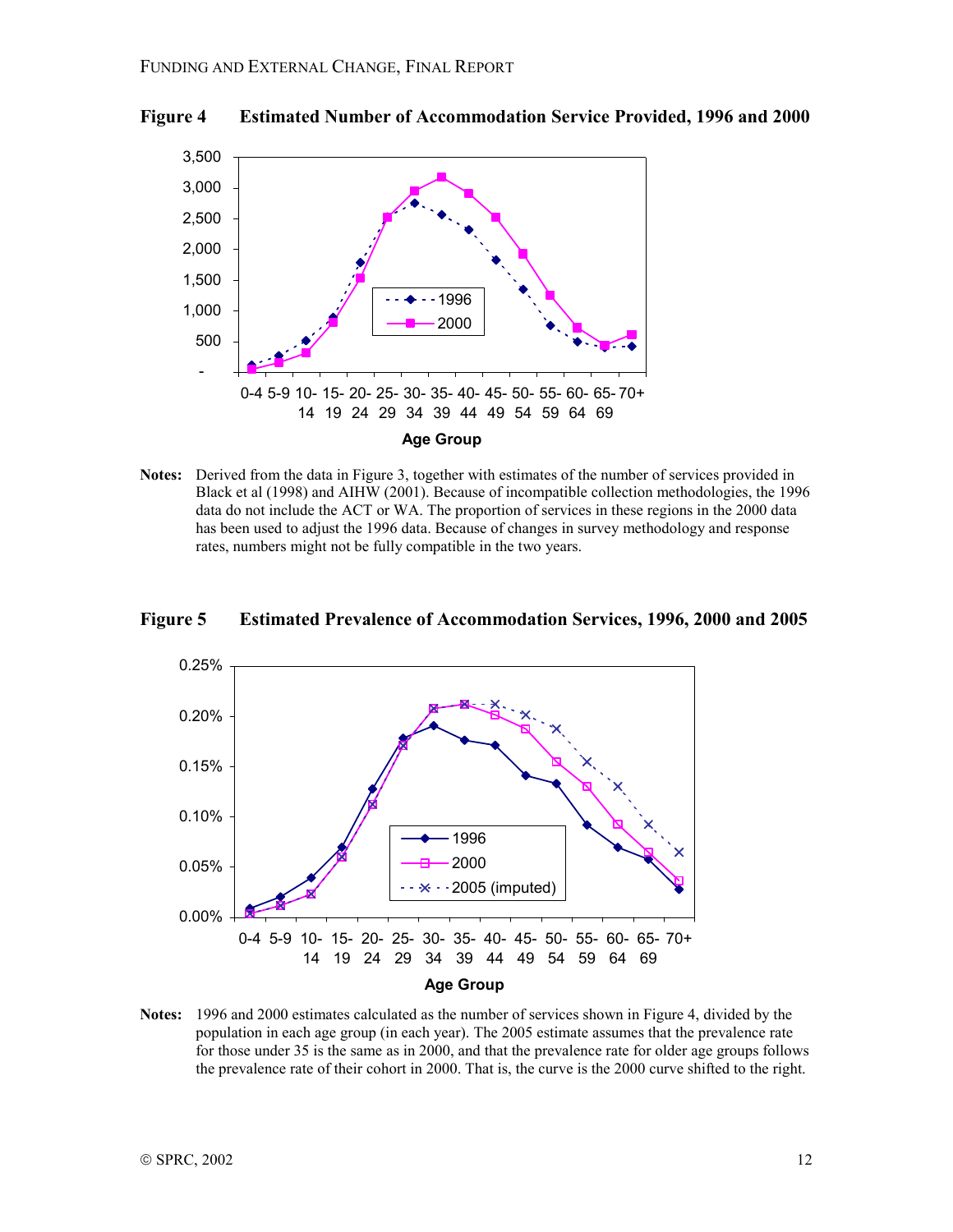- 2. Forecast changes to the demographic structure of the population are used to then estimate the number of services that will be required in each year. This is calculated separately for accommodation support services, community support, community access, respite care and employment services.
- 3. The shares of the overall CSDA budget spent on each service type (in 1999-2000) are then used as weights to create a weighted average of the number of services required. This is then expressed as an index (with 2001=1). The demand for administrative support and miscellaneous services are thus assumed to increase at the same rate as the specific service types identified above.

## **4.2 Service Use Index with Cohort Effect**

For the calculation of this index, steps 2 and 3 are identical to those for the Base Service Use Index described above. The calculation of the ratio of service use to population for services other than accommodation services is also identical.

The need for accommodation services, however, is assumed to increase over time, in line with a 'cohort effect' of higher numbers of people flowing through the system.

- For people aged under 35 in 2000, the ratio of accommodation service use to population is assumed to be the same in every year (ie the same assumption as for the base case).
- For people aged 35 or older, the service use ratio is assumed to follow the patterns of the cohort in 2000. Thus, in 2005, the service use ratio for people aged 40-44 is set equal to the service use ratio of people aged 35-39 in 2000. The implied accommodation service use prevalence in 2005 is shown in Figure 5.
- For the years between 2000 and 2005, linear interpolation is used to estimate the service use of 40-44 year olds as a weighted average of the 35-39 and 40-44 year old service use ratio in 2000. For years prior to 2000, the cohort age is projected backwards in a similar fashion.

This approach is one way of estimating what the prevalence rates will look like in future years. It assumes that the prevalence rate for young people will stay the same as in 2000, but that the curve will shift to the right in later years (see Figure 5). It is conservative in that it does not assume that the peak service use rate will rise (as it apparently did between 1996 and 2000).

## **4.3 Severe or Profound Index**

- This index assumes that the proportion of each age group who have severe or profound core activity restrictions remains constant over time at the level shown in Figure 2.
- Forecast changes to the demographic structure of the population are used to then estimate the number of people with severe or profound core activity restrictions in each year.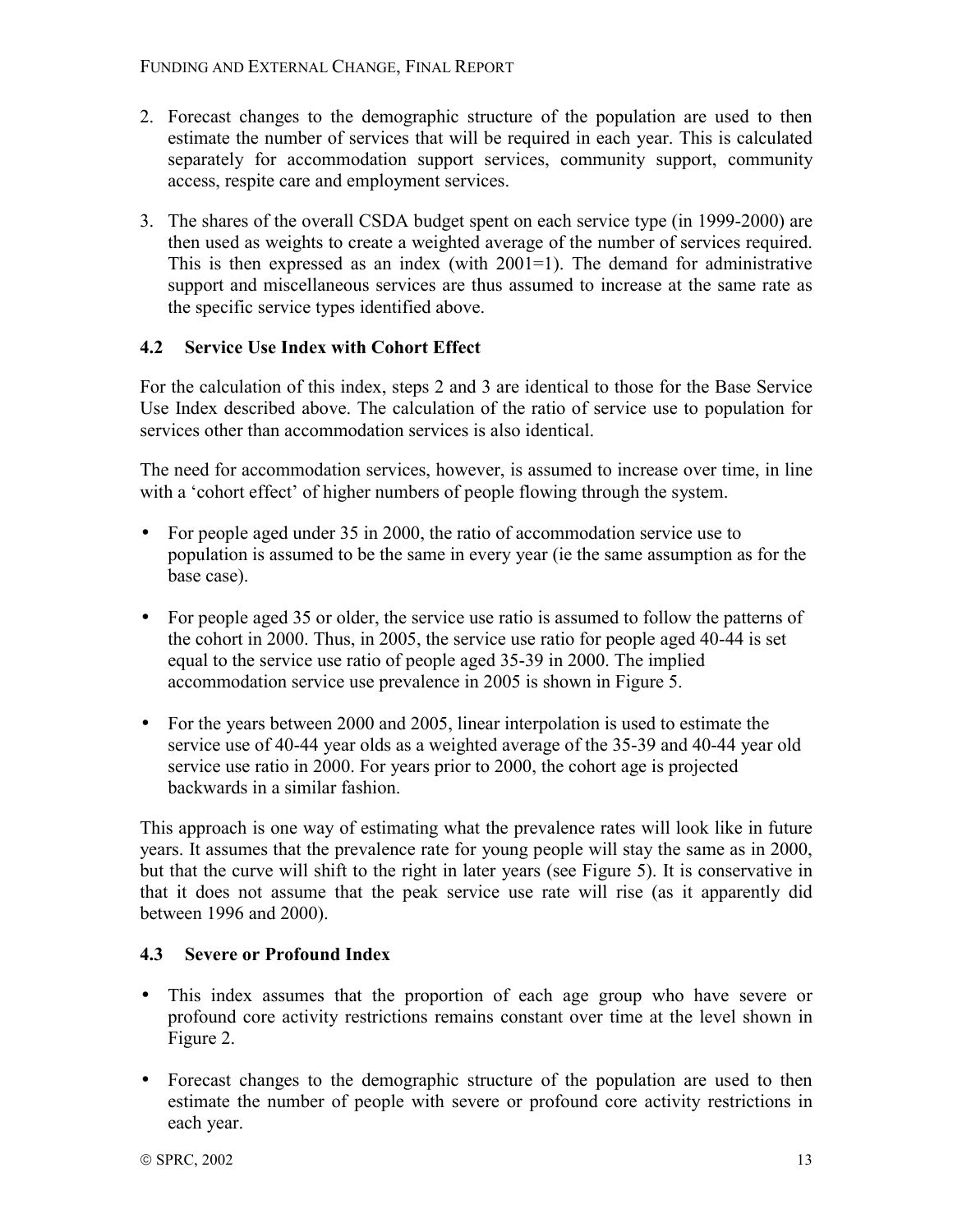- These are then expressed as an index (with  $2001=1$ ).
- This index has been calculated for several different age ranges (0-64, 15-64 and all ages).

#### **4.4 Profound Index**

- This is calculated in the same fashion, but based upon the proportion of the population with profound core activity restrictions. These people are more likely to require expensive services, and hence more likely to have an impact upon the CSDA budget.
- This has been calculated for the 15-64 age range.



#### **Figure 6 Estimated Changes in Service Volumes Due to Demographic Changes**

**Notes:** SPRC calculations. The figure shows the estimated number of (snapshot day) services that would be provided if patterns of use followed those in 2000, but with the different population distribution that applies in each year. The 2000 estimates are actual values (AIHW, 2001). See text for details.

#### **4.5 Results**

Figure 6 shows the estimated growth in the number of (snapshot day) services in each of the years from 1995 to 2005 that can be ascribed to demographic changes if we use the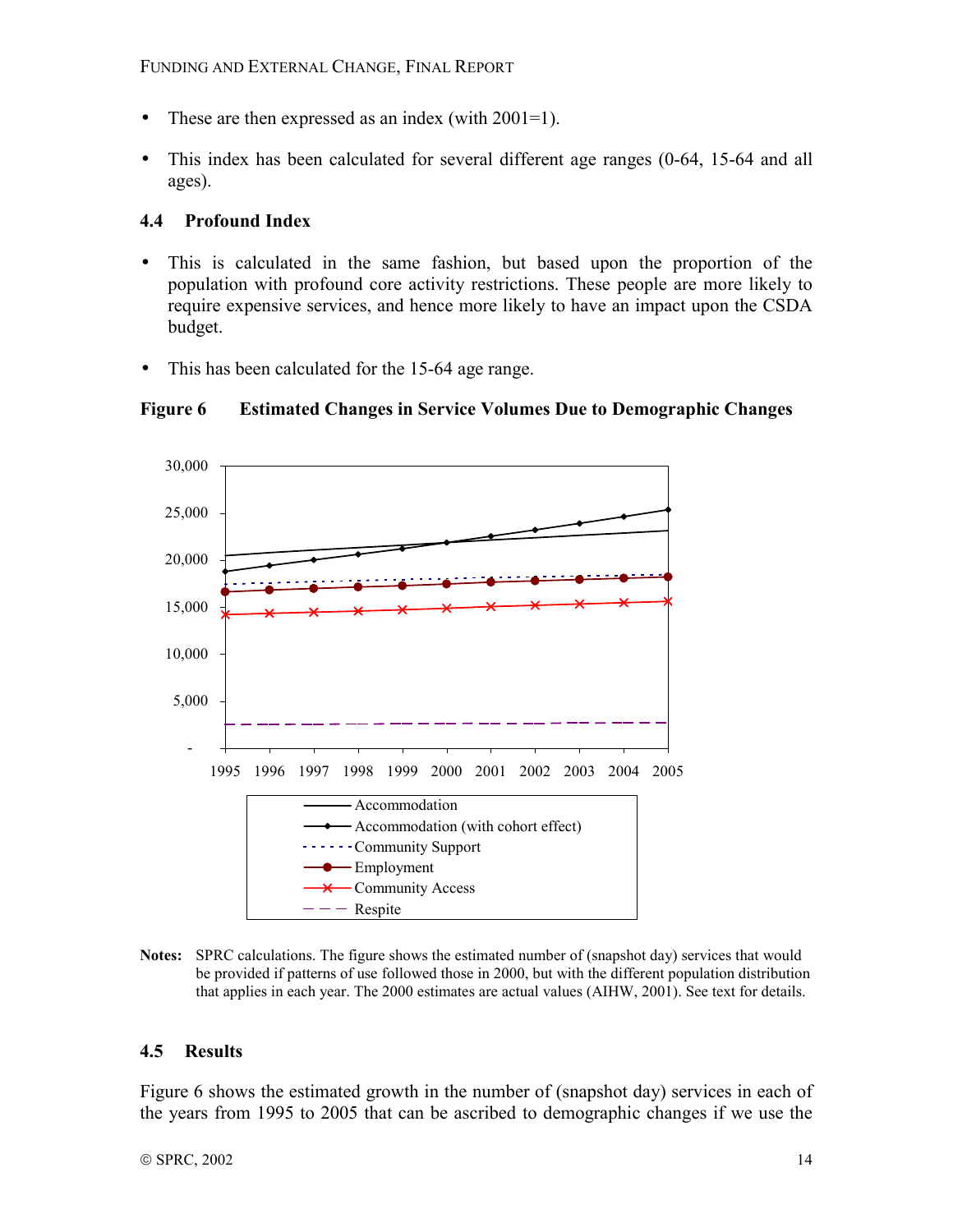base service use or the cohort indices. The estimates for 2000 are the actual MDS estimates for that year (AIHW, 2001). Two estimates are provided for accommodation services, depending upon whether a cohort effect is assumed. Assuming a cohort effect leads to an estimate of 25,350 services being provided in 2005, some 2,200, or 9.5 per cent, higher than if no cohort effect is assumed.

Figure 7 shows the overall implications of population change on service expenditures using the various indices. The average growth rates are summarised in Table 1. Between 2000 and 2005 the Base Service Use Index is expected to grow by 1.01 per cent per annum (compound). If we assume that demand for accommodation services will grow in line with a cohort effect, then the growth rate is substantially higher, at 2.28 per cent per annum. Both these calculations are based upon the patterns of usage as shown in the MDS data.

| <b>Index</b>                         | <b>Growth Rate</b>     |  |
|--------------------------------------|------------------------|--|
|                                      | (% per annum compound) |  |
| Base Service Use Index               | 1.01                   |  |
| Service Use Index with Cohort Effect | 2.28                   |  |
| Severe or Profound (aged 0-64)       | 1.53                   |  |
| Severe or Profound (aged 15-64)      | 1.97                   |  |
| Profound (aged 15-64)                | 1.90                   |  |
| Severe or Profound (all ages)        | 1.72                   |  |

**Table 1 Growth Rates of Demographic Indices, 2000 to 2005** 

The figure also shows the estimated growth in the numbers of people who have a profound core activity restriction or who have either a profound or a severe core activity restrictions. The Severe or Profound Index is calculated for the 0-64, 15-64 and all ages groups.<sup>7</sup>

The choice of reference age group influences the growth rate significantly. Because of low population growth among 0-14 year olds, the population growth rate among 0-64 year olds is much less than among 15-64 year olds (all ages is intermediate).

<sup>7</sup> These estimates differ slightly from those in *Australiaís Welfare, 2001* (p266) because the estimates here are based upon a more recent population estimate, the AIHW estimates are disaggregated by sex, and the estimates here use a slightly more detailed age breakdown.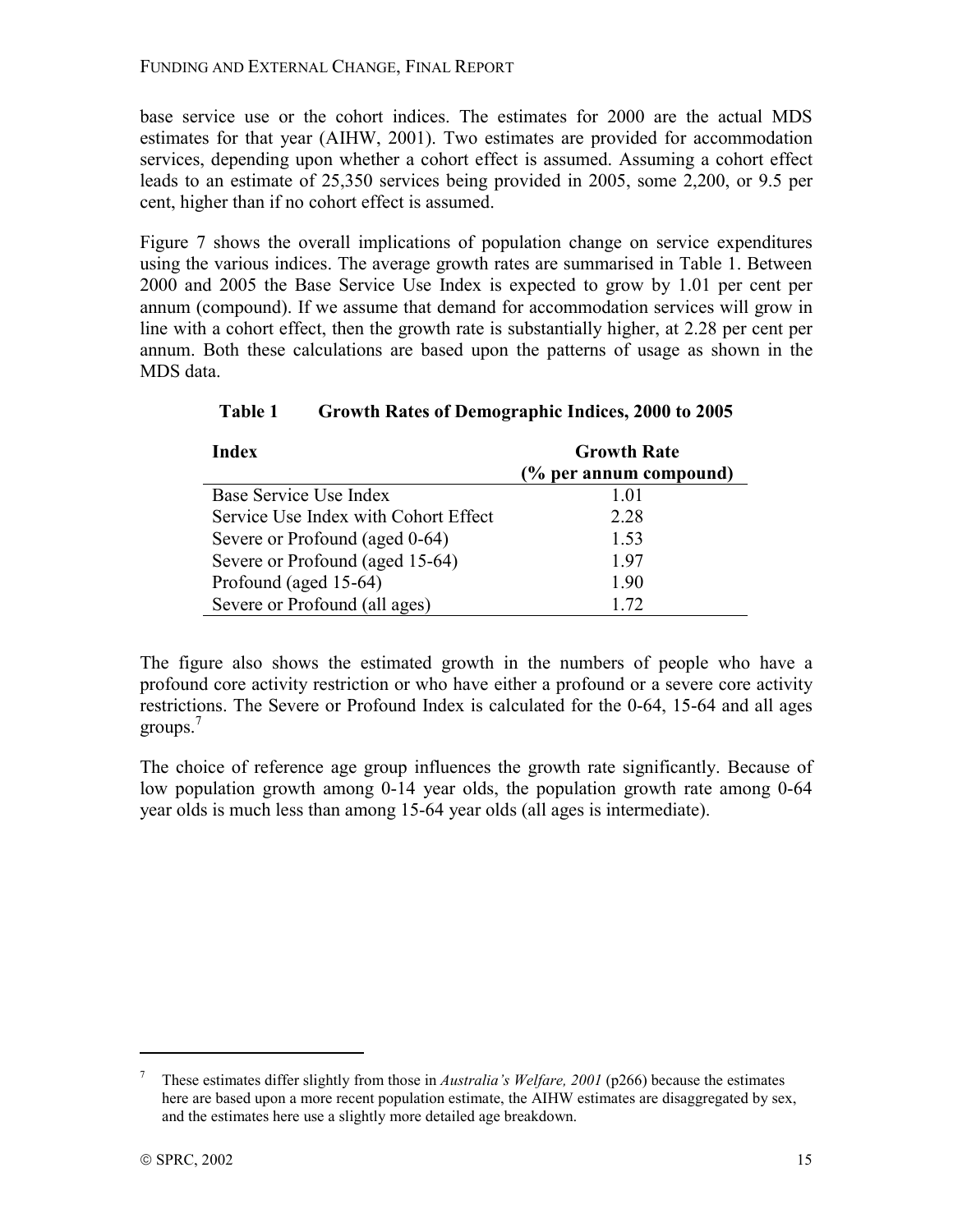

**Figure 7 The Demand Impacts of Demographic Change** 

**Notes:** The two service use indices are calculated as a weighted average of the service use estimates shown in Figure 6 (with expenditure shares as weights). The Severe or Profound Index is calculated by applying population growth (as shown in Figure 1) to the prevalence of severe or profound core activity restriction as shown in Figure 2. The 'Profound Index' is calculated in a similar fashion. See text and accompanying spreadsheet for details.

Which of these estimates is the best estimate of the impact of population growth on the demand for CSDA services? The 'Base Service Use Index' estimate of 1.0 per cent per annum growth should be considered a lower bound, because of the strong evidence that accommodation service use is growing among older age groups.

There are reasons to think that the Service Use Index with Cohort Effect may be either an under- or an over-estimate of future growth.

• On the one hand, the observed change in the accommodation service use distribution between 1996 and 2000 may have been a transitory effect, which will not continue in future years. This could be case either because it is an artefact of the MDS collection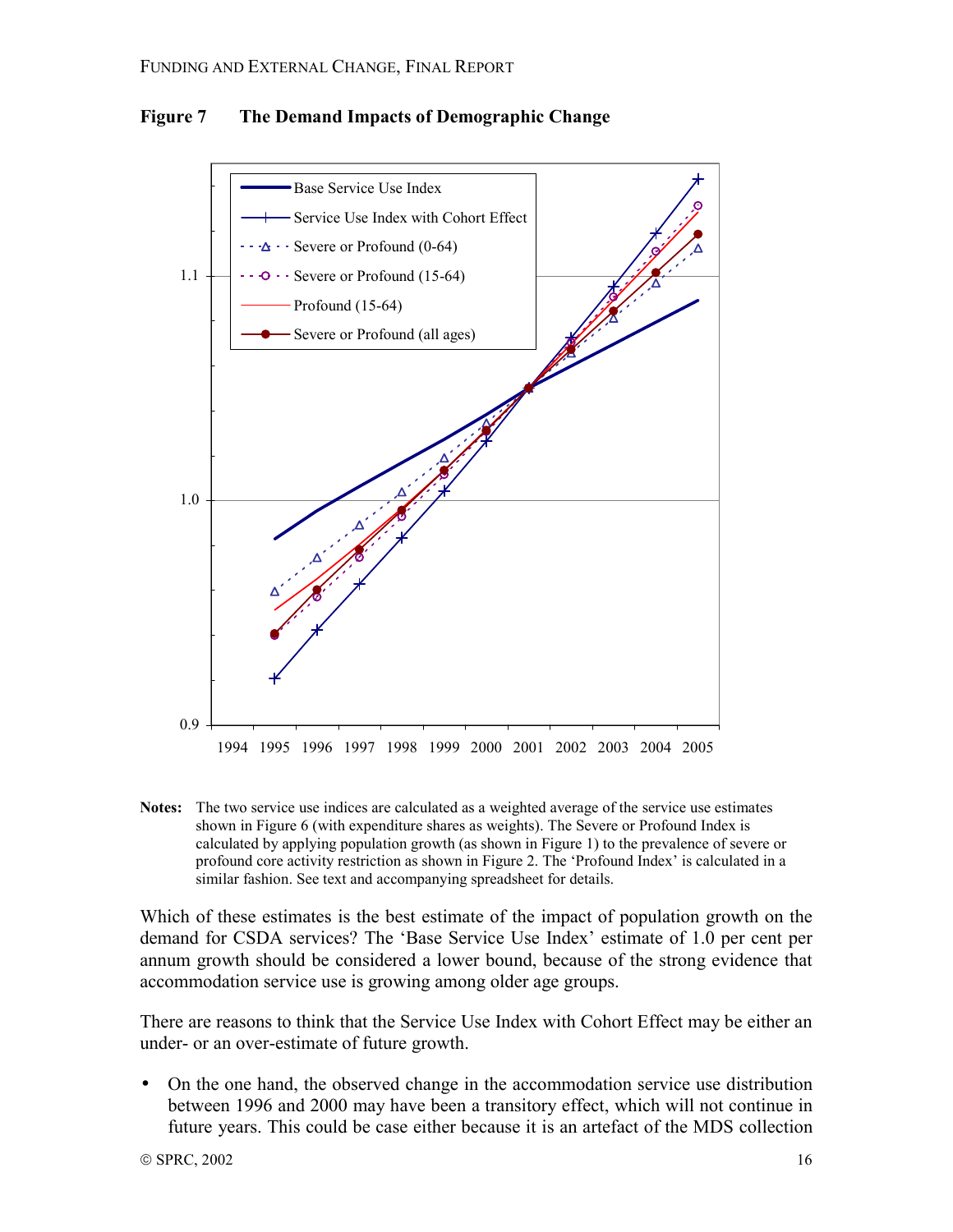process, or because it reflected a once-off increase in demand for accommodation services. If the latter is the case, then it may be appropriate to adjust the base level of funding for the next CSDA upwards, but an ongoing indexation adjustment would not be appropriate.<sup>8</sup>

• On the other hand, the Service Use Index with Cohort Effect adjusts for the presence of a cohort effect, but not for the additional growth in demand for accommodation services that is apparent in Figure 5. In other words, the peak prevalence of accommodation service use is held constant at the level found in 2000, whereas there appears to have been an increase between 1996 and 2000.

All the ABS disability survey estimates of disability prevalence imply a growth in demand intermediate between these two MDS-based estimates. It is not obvious which age range is most appropriate. Disability services are received by people of all ages though the over-65s are not normally seen as a target group for services provided under the CSDA. Similarly, children are covered under the CSDA, but are not a major client group for the most expensive (accommodation) services (see Figure 3).

Note that these indices assume that the prevalence of disability within each age group remains constant. We consider this question further in the next section. One issue considered is the role of changing patterns of female labour force participation. As will be seen, this analysis also provides support for the use of the cohort effect model.

Though all of the indices presented above could be defended as a valid approach to indexation, our view is that the available evidence on service use is strong enough to suggest that some expectation of greater service use demand should be built into the indexation framework. The Service Use Index with Cohort Effect described above seems to be a balanced way to introduce such as component. Hence this is our recommended demographic growth index.

## **5. Demand Adjustment: Changes in Other Environmental Factors**

There are many economic, social and technological changes that are likely to affect the demand for disability services. Apart from the demographic changes described in the previous section, these are generally difficult to estimate or forecast quantitatively. Moreover, for many of them it is not conceptually obvious how to define an adjustment process that would ensure that the relationship between the supply of services and the demand for those services remains constant. In particular, changes in the very nature of disability services make it hard to consistently define such a relationship.

In this section we describe some of the most important factors affecting disability services, and speculate on the likely impact upon the CSDA budget.

<sup>8</sup> Another reason for expecting a (small) over-estimate of growth is that the 2005 imputed prevalence rate holds the prevalence rate for the under 35s constant, despite the evidence of some fall between 1996 and 2000. See Figure 5.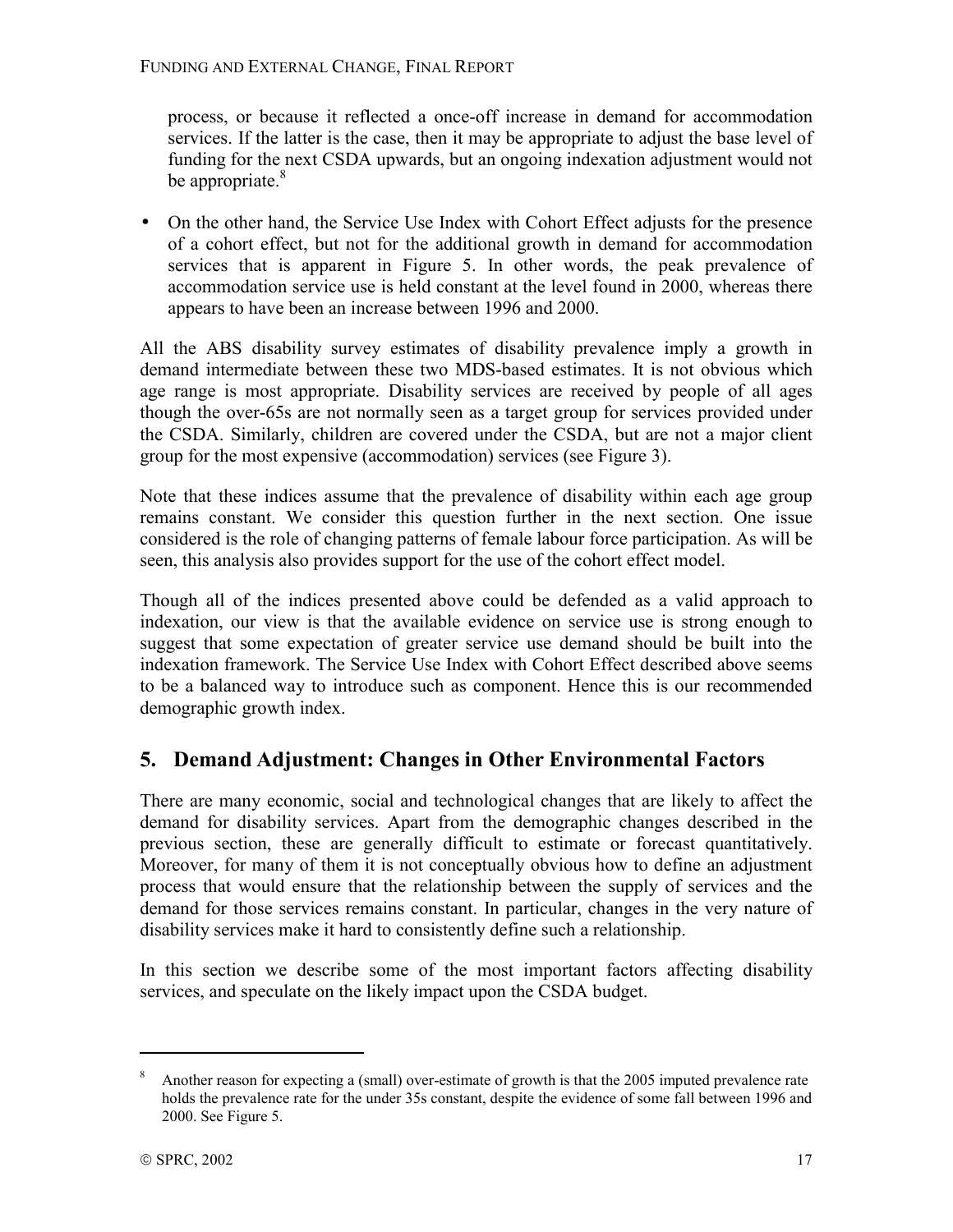## **5.1 Improvements in Medical Technology**

Developments in medical technology have two offsetting impacts on demand for disability services.

- On the one hand, more people with disabilities may survive (childbirth or later injury) who otherwise might have died. In summarising evidence on trends in morbidity and mortality, the AIHW note that the incidence of congenital malformations was higher in the 1990s than the 1980s.<sup>9</sup> However, infant deaths due to congenital malformations have halved since 1980. More generally, improvements in health care may mean that people with disabilities have lower on-going mortality rates.
- On the other hand, technology may improve health outcomes for survivors reducing their need for support services.

## **5.2 New Support Technologies**

Similarly, new support technologies can have offsetting impacts on service demand.

- New technologies may permit the same outcomes to be attained with less cost. For example new transport and information technologies may reduce the need for personal assistance among people with mobility restrictions.
- Where new technologies permit new outcomes to be achieved they may lead to increased demand (and hence cost).

## **5.3 Other Support Services**

The need for special services for people with disabilities depends very much on the extent to which ënormalí institutions accommodate their needs. If employers provide access and equipment to people with special needs, this can enable people to stay in unassisted employment. Similarly, the degree of flexibility of mainstream education and health services is important. Trends in this will be substantially influence by legislative actions.

## **5.4 Labour Market Changes and the Supply of Informal Carers**

More than half of the population with severe or profound activity restrictions receive their primary care from relatives rather than from CSDA funded services (see eg AIHW, 2000, p24). This care is mainly provided by women who are not in the labour force. The ABS estimates that of workforce age people in 1998, only 1.9 per cent of people who were in the labour force were primary carers, whereas 5.7 per cent of people not in the labour force were. $10$ 

<sup>&</sup>lt;sup>9</sup> AIHW (2001), Australia's Welfare, p 269.

<sup>10</sup> ABS Cat No 4436.0, p21. A disaggregation by both gender and labour force status was not published.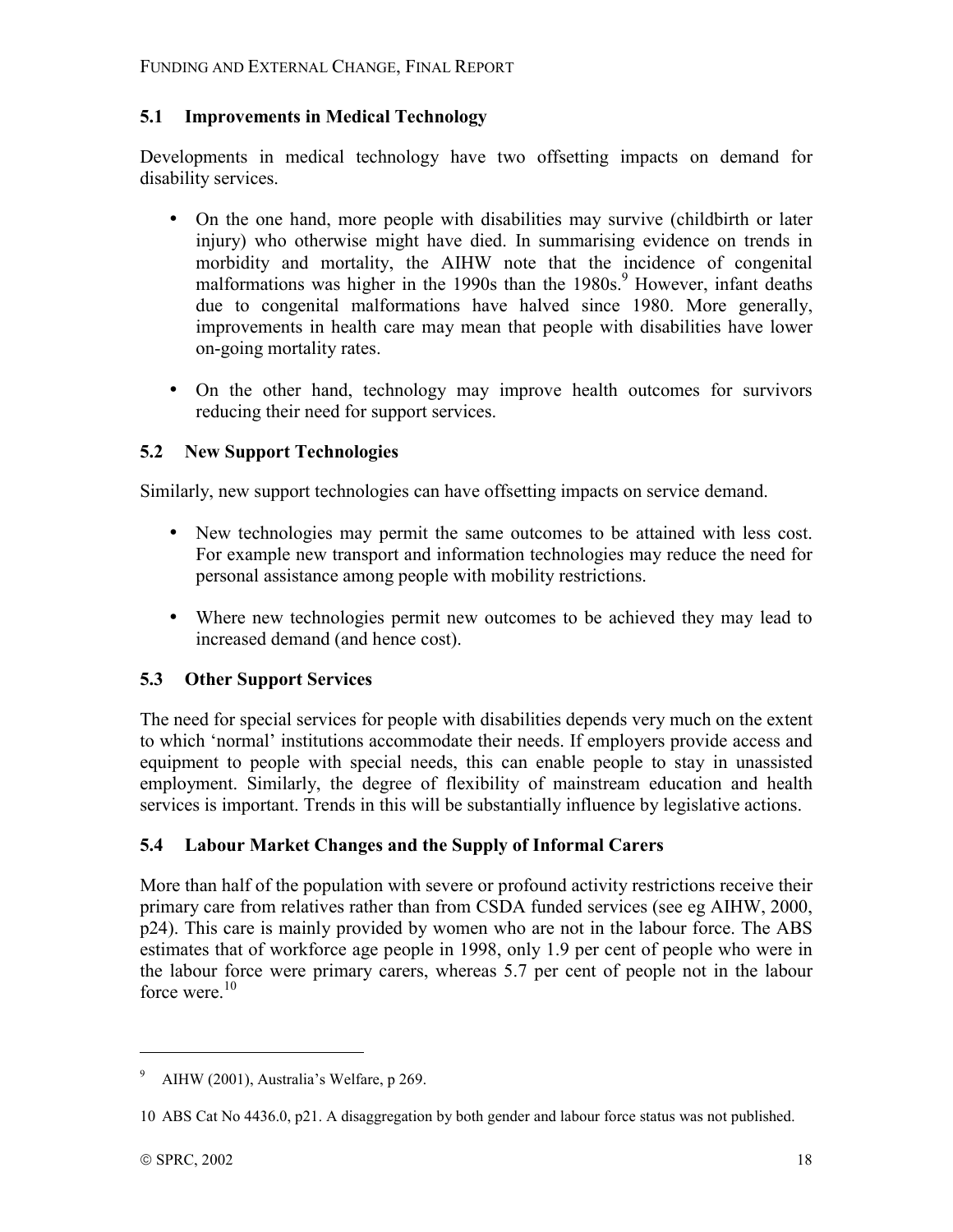However, labour force participation rates of women are steadily growing. Among women aged 55 to 59, for example, the proportion in the labour force is expected to grow from 43.8 per cent in 2001 to 47.8 per cent in 2006.<sup>11</sup> This increase is largely due to the aging of cohorts of women who have had greater labour force participation throughout their lives. These patterns suggest that the demand for CSDA funded services is likely to grow as parents of people with a disability (in particular) face increasing time pressures.

Calculating the impact of this phenomenon on service demand is difficult, as it requires information about the relationship between parental labour force attachment (for example) and the service use patterns of individuals with disabilities. While we do not have direct data on this, it is possible to calculate "order of magnitude" estimates using published ABS data. This calculation has several steps. $^{12}$ 

- 1. The ABS publication *Labour Force, Projections, 1999 to 2016* (Cat No. 6260.0) has estimates of the number of women in the labour force and not in the labour force in different age groups in 2006. We then calculate what these numbers would have been if the female labour force participation rates of 2001 were to apply in this year (separately for each age group).
- 2. We estimate the percentage of women in the labour force who are primary carers as 2.7 per cent, and the percentage of women outside the labour force who are carers as 8.0 per cent. These estimates are derived by inflating the estimates for both sexes combined given in the text above, by the ratio of female to overall caring rates.
- 3. Applying these primary carer rates to the predicted labour force participation rate for 2006 yields an estimate of 420,026 female primary carers. If 2001 participation rates were to apply in 2006, the numbers of female primary carers would be greater, at 426,190.
- 4. The difference between these two estimates (6,164) is an estimate of the extent to which rising female labour force participation will reduce the supply of carers below that which might otherwise apply. The key assumption required for this interpretation is that rates of caring within each age/labour force group remain constant.
- 5. Of all female primary carers aged 15-64, some 58 per cent care for their partner or children. The remainder care for parents or other people (including parents-in-law) who are likely to be outside the age range for most CSDA services (ABS, 4436.0, 1998, Table 10). Hence we estimate a potential loss of 3,557 primary carers from the key target group for the CSDA.

This potential loss of primary carers amounts to 1.2 per cent of all primary carers of partners or children or 0.5 per cent of all people aged under 65 who have a severe or profound core activity restriction.<sup>13</sup> However, only about 4 per cent of people with severe

<u>.</u>

<sup>11</sup> ABS Cat No 6260.0, p16.

 $12$  See the accompanying spreadsheet file Carers.xls for more details of these calculations.

<sup>&</sup>lt;sup>13</sup> Based on our estimate for 2006 of 740,000 (defined as for Figure 7)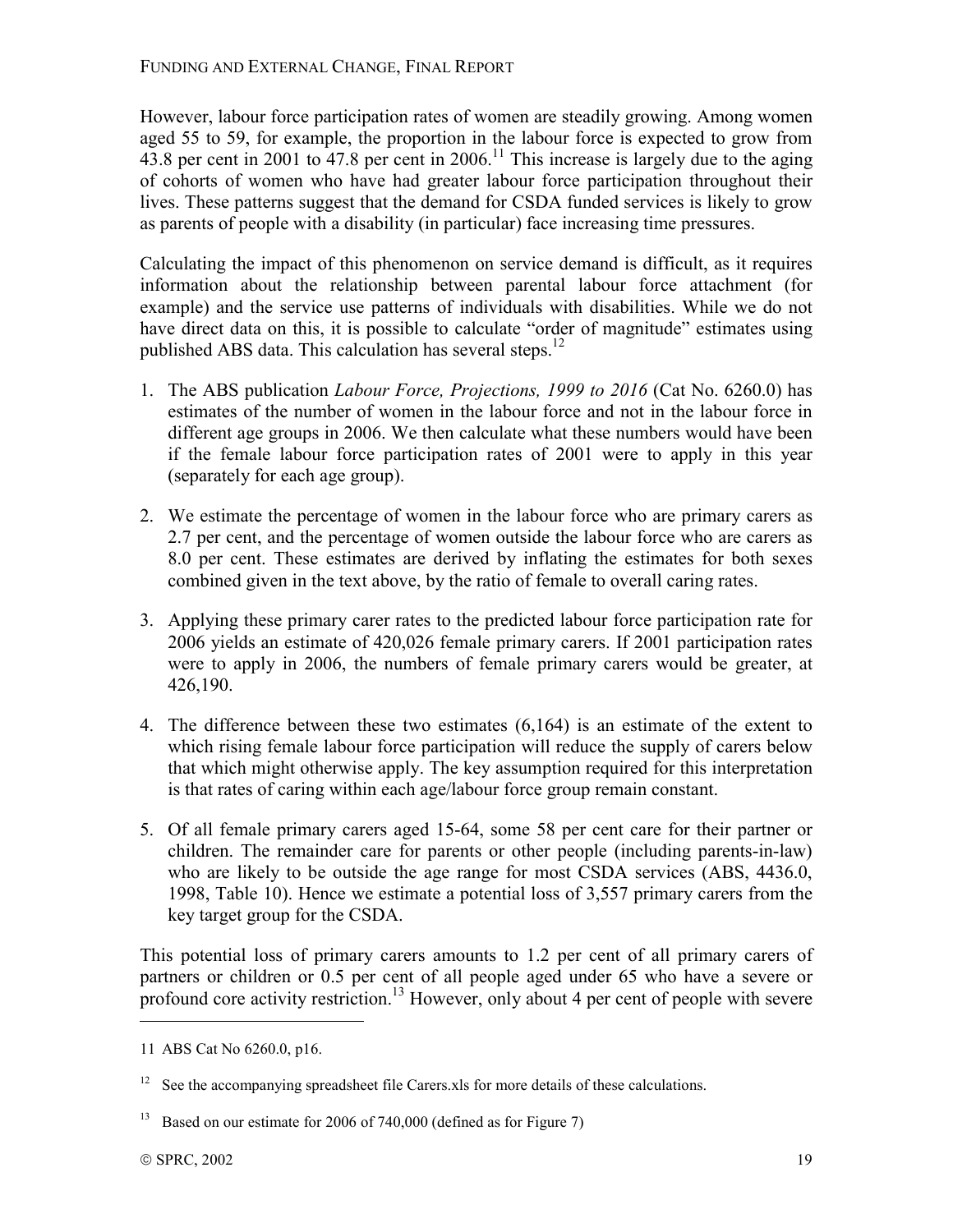or profound activity restrictions live in cared accommodation.<sup>14</sup> The ABS estimates this number (in 1998) at 19,400. Our estimate for the number of accommodation services received (in 2001) is similar, at 22,500 (see Figure 6).

If the potential loss of primary carers was to flow through directly to an increased demand for accommodation services, this would amount to a growth of 15.8 per cent over five years (using 22,500 as the base), or 3.0 per cent per annum (compound). This is likely to be an over-estimate of the impact of labour force changes on demand for accommodation services. In particular, the link between (lack of) primary carers and demand for accommodation services is unlikely to be so direct as assumed in this calculation. The ABS 1998 Disability Survey, for example, estimates that there are a total of 301,000 primary carers of partners or children. However, the same survey estimates that there are a total of 625,000 people aged under 65 with severe or profound core activity restrictions and living in a private dwelling. Many of the latter apparently do not have a primary carer (within the meaning of the ABS survey). It is possible therefore that around half the loss of primary carers might be made up by other packages of care that do not necessitate the use of residential care.

Even if this is the case, however, a growth of around 1.5 per cent per annum in demand for accommodation support services is large. Moreover, though the estimates described above are for the 2001 to 2006 period, the labour market trends for the preceding five years are very similar, and so they should have been observed in the data described in Section 4. And indeed it is possible that they were, as part of the cohort effect in accommodation services demand. In Section 4.5 we noted that the modelled cohort effect led to an increase in the number of services of around 2,200, or 9.5 per cent over a fiveyear period. This translates into a growth of 1.8 per cent per annum.

The main reason proposed for the increased labour force participation of women is that due to the ageing of a new cohort of women with higher labour force participation rates. This is entirely consistent with the cohort pattern in service use described earlier in this report.

We conclude therefore, that there are good reasons to believe that increased female labour force participation will lead to increased demand for services, probably accommodation services in particular (but possibly also respite services). The estimate of the size of this effect is of the same order of magnitude as the 'cohort effect' discussed in Section 4. Though the estimates in this section can only be considered very approximate, they provide strong support for the use of the cohort effect in estimating future demand for accommodation services (at least).

## **5.5 Social Attitudes to Disability**

The ABS disability surveys suggest that the prevalence of disability has increased significantly in Australia over the last two decades. AIHW (2000, p69) estimate that the age-standardised prevalence rate (for 5-64 year olds) of 'severe or profound core activity

<sup>&</sup>lt;sup>14</sup> See ABS, Year Book Australia, 2000, Special Article, 'There's no place like home', available at http://www.abs.gov.au/ausstats/abs@.nsf/Lookup/NT00017DBA.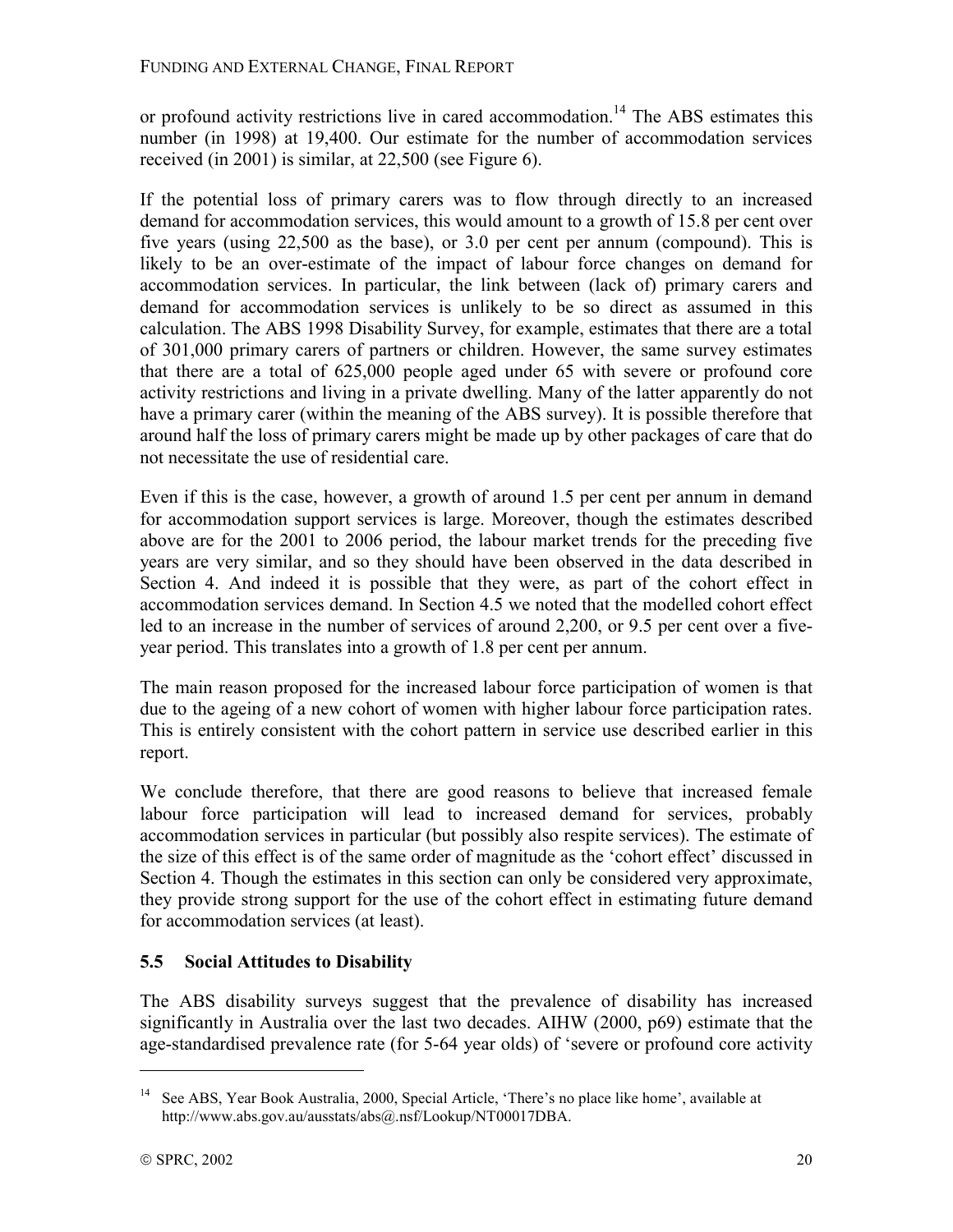restriction' increased at an average rate of 2.9 per cent per annum over the period 1981 to 1998. Most of this increase was in the 1993 to 1998 period where the annual increase was 8.1 per cent. $15$ 

It is conceivable that this reflects factors such as the changes in health outcomes described above. However, the most common interpretations are that it reflects better data collection methods together with an increase in the propensity to report disabling conditions (eg hearing loss and musculoskeletal disorders, see Davis et al, 2001). To the extent to which changing attitudes are important, they are likely to have implications for the demand for services. If people are more willing to identify conditions that restrict their core activities, they may also be more likely to demand services.

## **5.6 Summary**

It is difficult to provide estimates of the magnitude of these changes on the demand for disability services.

In this section we have provide estimates of the likely impact of increasing female labour force participation on demand for CSDA services. Our best (albeit very approximate) estimate is that this could lead to a trend increase in demand for accommodation services, in particular, of around 1.5 per cent per annum. This is of the same order of magnitude as the 'cohort effect' described in Section 4, and may well be the main explanation for that observed pattern of service demand.

Other factors that may increase demand include changing community attitudes towards disability and the role of support services. The disability survey data imply that this could amount to an increase of up to 8 per cent per annum  $-$  though this should not be considered a precise estimate.

In general, however, we believe it will be difficult to incorporate any of the above factors into a fixed adjustment formulae for future funding. Indeed, it is possible that these explanations are already incorporated via cohort effect in the use of accommodation services described in Section 4.

Nonetheless they need to be born in mind when fixing future funding levels. In the political context it needs to be recognised that demand for services is likely to continue to grow, and there are likely to be positive feedback loops whereby successful services lead to realisations of previously unmet demand. It may also be appropriate to make special one-off funding adjustments for new technological developments.

## **6. Price Adjustment (Indexation): Wage Growth**

The objective of price adjustment (or indexation) is to adjust the total budget of a program so as to permit a constant quantity (and quality) of services to be delivered. It

Note these are (compound) per cent, not percentage point increases. They can be interpreted as the annual percentage increase in the number of people with restrictions, holding the population and age distribution constant.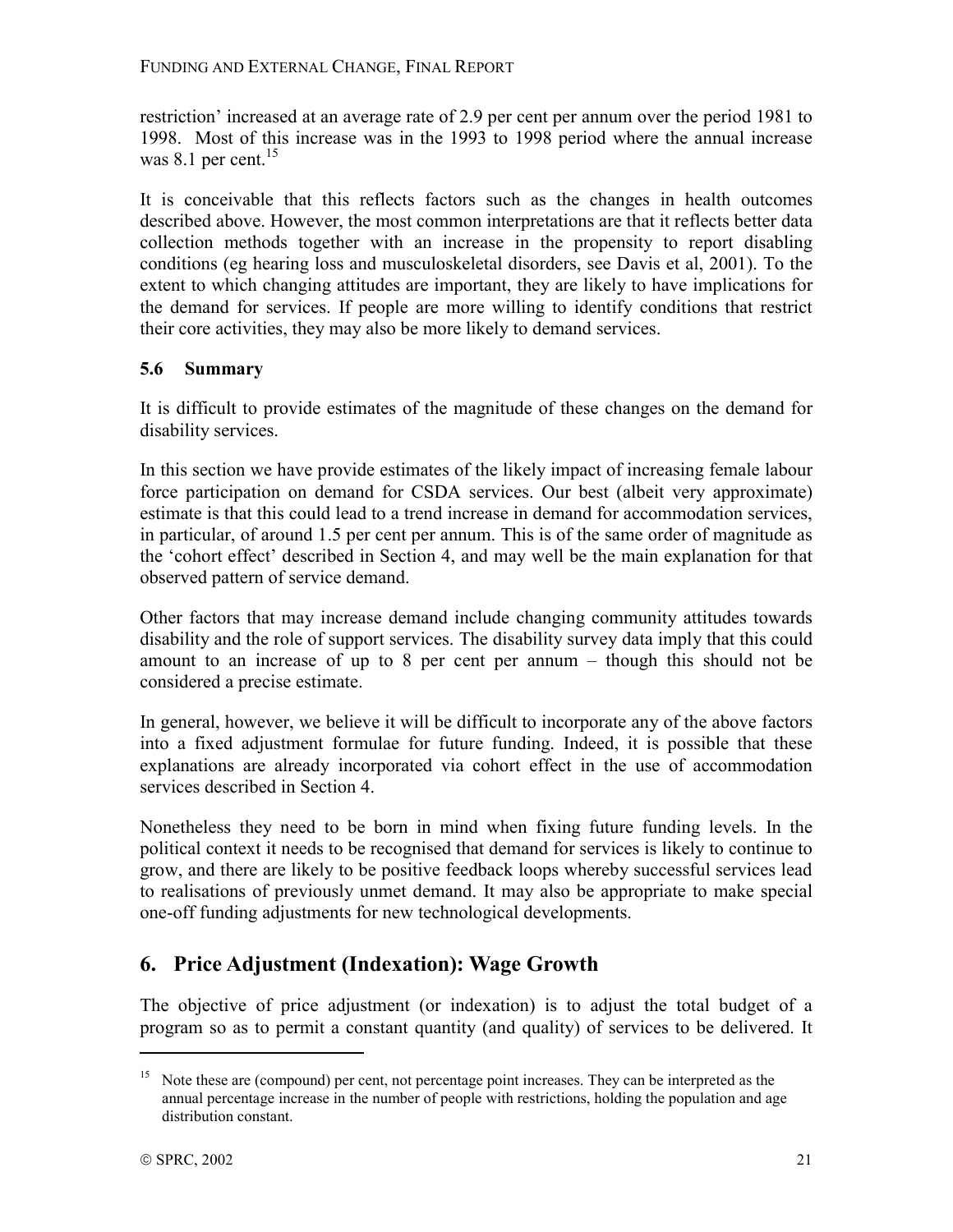needs to take account of changes in the price of service delivery inputs (of which the most important is labour) and changes in the efficiency of producing output from these inputs (ie productivity).

#### **6.1 The Current Methodology**

The 1998 CSDA incorporates the use of the Commonwealth Department of Finance *Wage Cost Index 2* (denoted here as DoF WCI2) to adjust funding to take account of changes in the cost of providing services. This index provides an estimate of the ratio in the price of delivering services between two financial years. The value of this index for 2002-3 (using 2001-2 as the reference year) will be calculated in the following manner.

*CPI component:* 

 $A = CPI(Dec 2001) / CPI(Dec 2000)$ 

*Wage component:* 

 $B = 1 + (SNA(Apri1 2002) / AWOTE)$ 

*Wage Cost Index 2:* 

DoF WCI2 =  $0.1 \times A$  +  $0.9 \times B$ 

Where CPI is the Consumer Price Index (a measure of non-wage costs), SNA is the safety net adjustment decided by the Industrial Relations Commission (IRC), and AWOTE is the most recent (at Budget preparation time) value of seasonally adjusted average weekly ordinary time earnings.<sup>16</sup> The safety net adjustment is the minimum wage increase awarded by the IRC, usually specified as a fixed amount of dollars per week.

The rationale for this wage cost measurement is derived from the principle that cost indexes should include only those wage increases that are not offset or expected to be offset by productivity improvements. This method assumes that all wage rises above the safety net level will be associated with productivity increases, and will thus have no impact upon the price of each unit of services delivered.<sup>17</sup>

There are a number of problems with this approach as applied to the delivery of services in the human services area. First, the earnings of workers in the community services sector are likely to be somewhat lower than average. This means that the safety net increase will form a higher percentage of their total wage than given in the above

<u>.</u>

<sup>&</sup>lt;sup>16</sup> Finance also produce WCI1 to 9 which are defined similarly, but with different weightings of A and B in the above formula. It appears that there have been some minor variations in the calculation method used over the past few years. This discussion is based upon communication from the Department of Finance in January 2002 (contact person, David Turvey, david.turvey@finance.gov.au)

 $17$  This assumption is separate from the 'efficiency dividend' process implemented by the Commonwealth Government.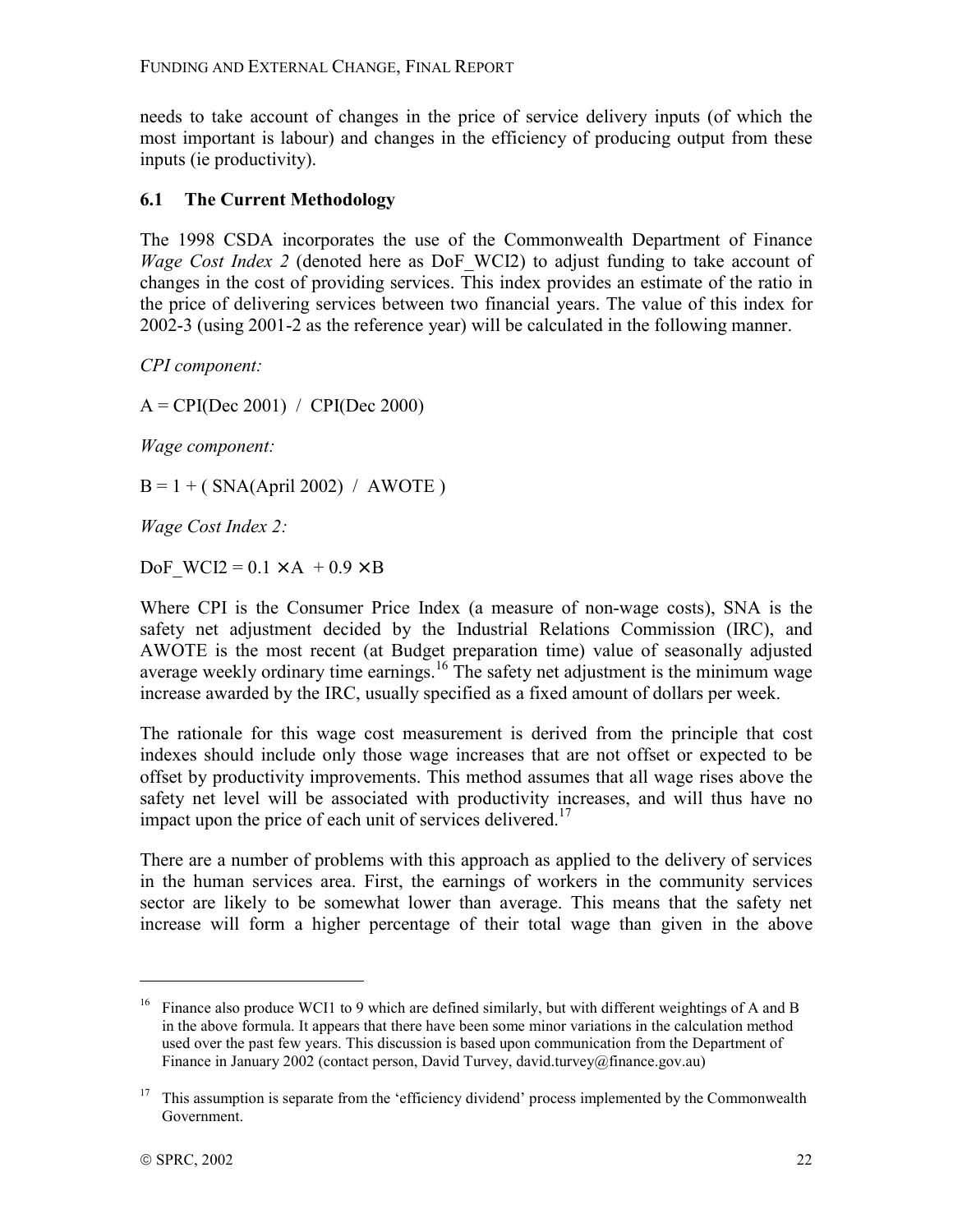calculation and hence the impact of the safety net increase on the total wage bill will be underestimated.<sup>18</sup>

Secondly, it has been argued that some on-costs, such as superannuation and insurance, have been increasing in recent years at a rate faster than both wages and the CPI. We consider this further below.

Most important, however, are the assumptions about productivity growth implied by this procedure. It is generally accepted that productivity growth in human services is much lower than in many other sectors of the economy. The classic statement of this is in Baumol's 'cost disease' concept.<sup>19</sup> Baumol noted that the production of services often involved some inherently fixed input of human labour. A live music performance will always require a live musician, and a service requiring human interaction will always require a person to interact. Productivity growth in other sectors of the economy, however, will lead to a growth in living standards for all, which will lead to an inevitable increase in the real price of services.

In the disability services area, a large proportion of people are employed in activities that inherently require some fixed quantity of human input. This does not mean that there can be no productivity growth in service provision. For example, better transport and communication can reduce the time required to service clients in different locations, and improvements in care techniques may lead to improvements in outcomes for the same labour input. Nonetheless, the rate of productivity growth is likely to be much below that of those other sectors of the economy that are producing goods that do not have an inherently human component.

The Department of Finance wage cost indexation approach might be appropriate if the growth of productivity was constant across the economy. However to apply it to the situation where productivity growth is variable implies contradictions. *If* it were true that wage growth above the level of the safety net increase was always financed from productivity growth, then this would imply that wages in human services (and service industries more generally) would be steadily falling (since they do not have sufficient productivity growth). In fact, what has happened (and will continue to happen) is that the price of the output of those industries with greater productivity growth tends to fall. The other side of this is that the relative price of services has and will continue to rise.

In summary, economic theory suggests that wage growth in service industries, and human services in particular, will run well ahead of productivity growth in that sector. Certainly there is little evidence that the wage growth in the sectors with low productivity growth is any lower than the overall rate of wage growth. Over three years to August 2001, average

<sup>&</sup>lt;sup>18</sup> Although the ABS does not publish direct information on the level of community sector wages, the average wage in the health and community services sector is close to the overall average (ABS, cat no. 6302.0 August 2001). We expect that wages in the health sector will be higher on average than in the community services sector, suggesting a lower average for community service wages.

<sup>&</sup>lt;sup>19</sup> For a summary of some of the key issues (in the health care context) see Baumol (1993).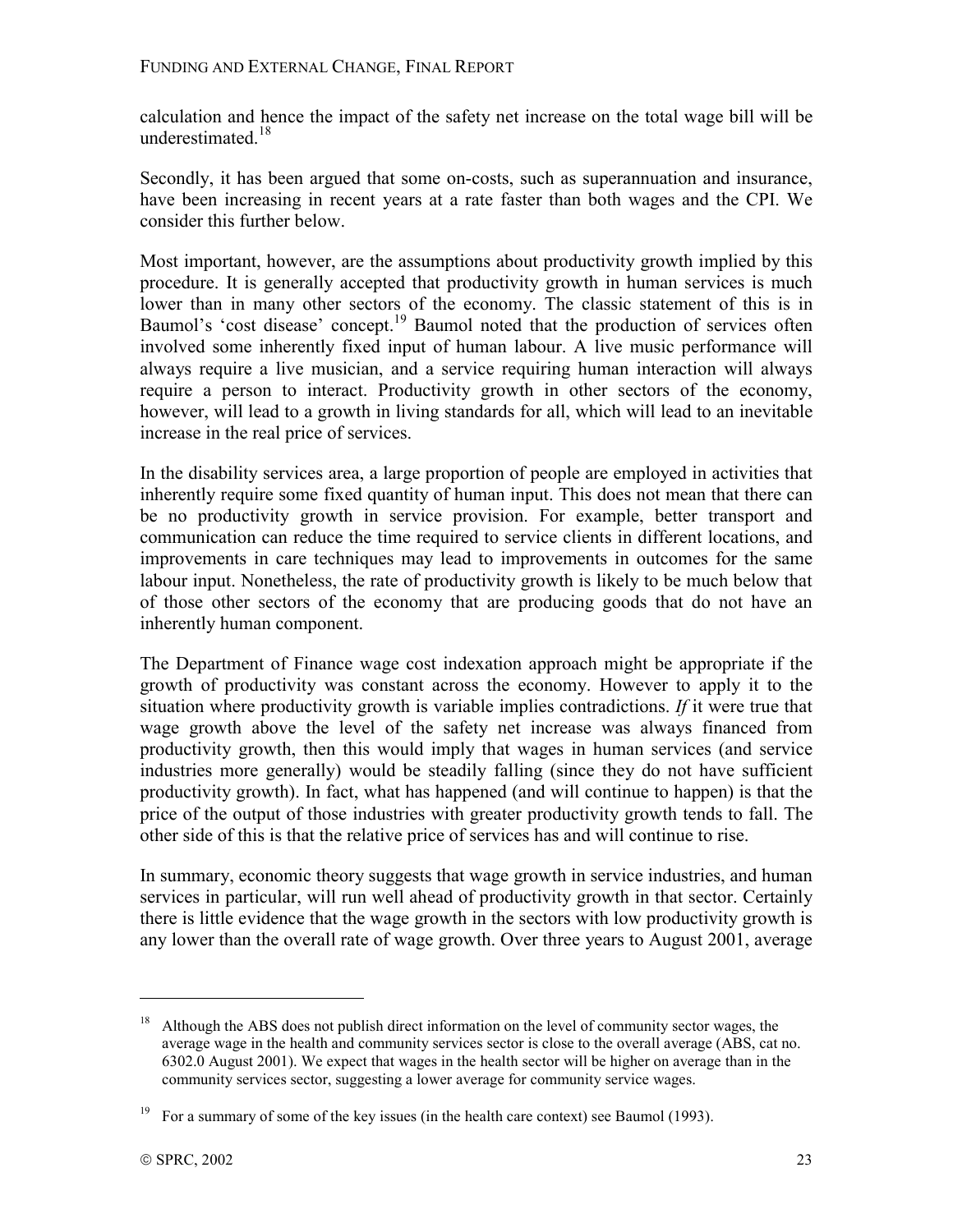earnings in the health and community services sector grew by 14.0 per cent, essentially the same as the overall wage rate of wage growth in the economy  $(13.9\%)$ <sup>20</sup>

## **6.2 Alternative Measures of Wage Growth**

An alternative approach is to base the estimate of cost growth on the actual movement in wages, together with an explicit deflator for assumed productivity growth. For the 'market sector' of the economy, the ABS estimates that over the long run, average growth in multifactor productivity has been around 1 per cent per annum.<sup>21</sup> Given the above discussion any such explicit productivity deflator for community services should be well below this level (eg a fixed figure of 0.2% per annum).

As for wage measurement, commonly used wage indices such as the Average Weekly Earnings series are not ideal for this purpose because they suffer from compositional effects. For example, as unemployment rises, job losses are concentrated among lowwage workers, leading to an increase in AWE, even though no individual's wage may have increased. Ideally, a measure of labour costs should include both wages and associated on-costs and not be sensitive to such compositional effects.

The ABS is currently developing a *Labour Price Index*, which will satisfy these criteria (though it does not control for productivity growth). However, the current schedule is for this to be not published until the end of 2004, with data going back to mid-2002.

In the absence of these data, the currently published *Wage Cost Index* is the best source of data on wage cost increases (ABS Cat. No. 6345.0). This publication has information for the health and community services industry (though community services is not separately identified in the published data).<sup>22</sup> We denote the ABS Wage Cost Index for the health and community services industry as ABS\_WCI.

The ABS Wage Cost Index does not include paid leave, employer funded superannuation, payroll tax, worker's compensation, fringe benefits, etc. However, the price-index method of collection does control for some changes in these factors. For example, even though leave is not explicitly included, the collection process controls for such factors as the incorporation of leave loading into salary.

Over recent year, the ABS WCI has increased at a much faster rate than the DoF WCI2. Between 1997-98 and 2000-01, the DoF\_WCI2 index grew by a total of 4.8 per cent, or an average rate of 1.6 per cent per annum (compound).<sup>23</sup> The ABS WCI on the other

<u>.</u>

<sup>&</sup>lt;sup>20</sup> This is for full-time adult ordinary time earnings (ABS Cat No. 6302.0, August 1998 and 2001).

<sup>21</sup> ABS Cat 5206.0, September Quarter 2001

<sup>&</sup>lt;sup>22</sup> Whilst the Wage Cost Index is available separately for each State, the published information is only at an aggregate level rather than for the health and community services sector on its own. Hence we recommend the use of a single national index rather than separate wage cost indices by State.

 $23$  Data supplied by FaCS.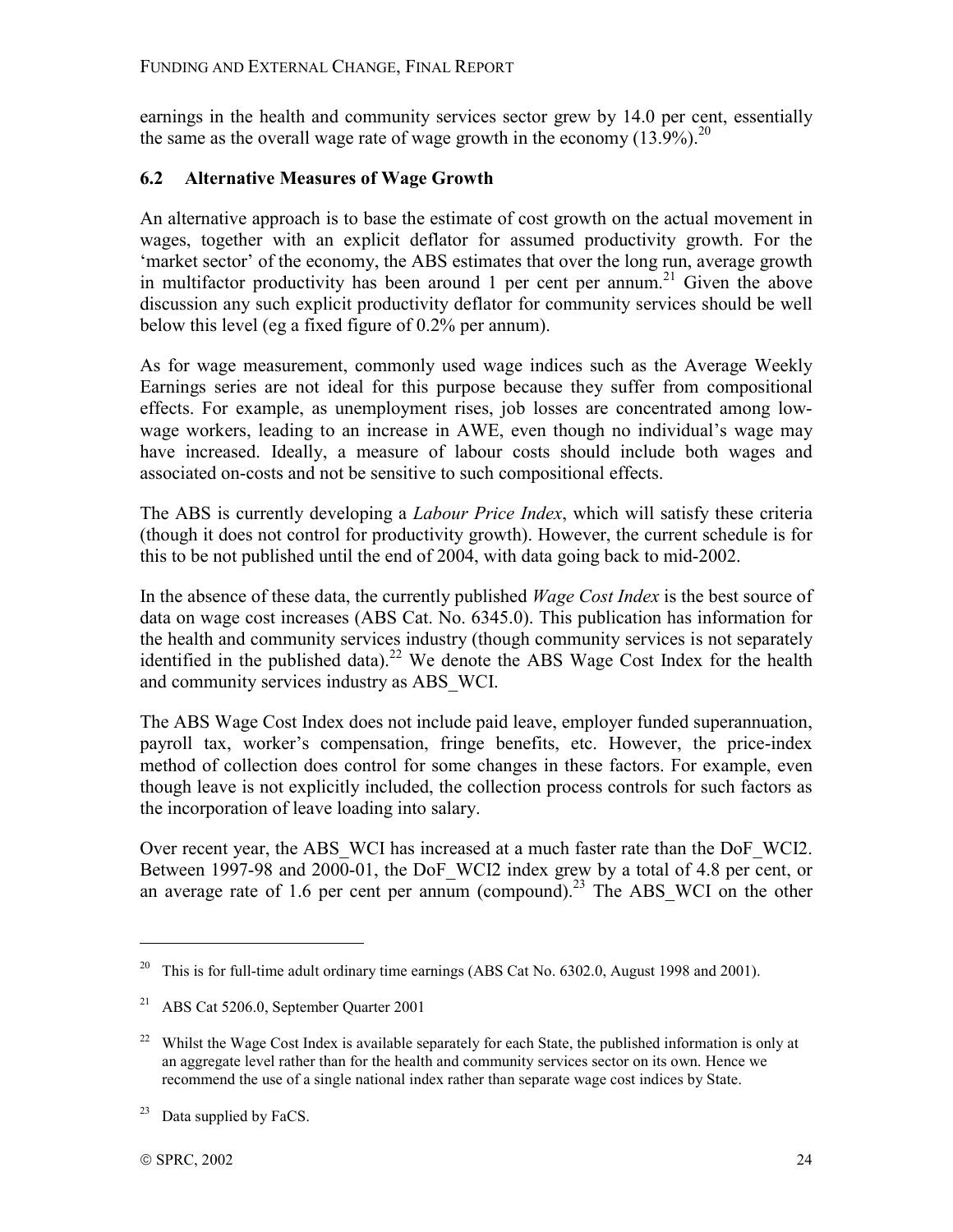hand, grew by 9.7 per cent, or 3.1 per cent per annum.<sup>24</sup> Whilst the DoF WCI2 also includes a CPI component, this would explain a negligible proportion of this difference.

## **6.3 Proposed Measure**

It is proposed that the price indexation adjustment for the CSDA be based upon the ABS WCI together with adjustments to take account of productivity growth, superannuation increases, and other on-cost increases. We suggest following the DoF WCI approach of using the CPI to represent the trends for the (approximately) 10 per cent of general costs that are not associated with wages.

One disadvantage of the ABS\_WCI is that it is retrospective rather than forward looking. Nonetheless, accurate indexation for cost increases over the past year is preferable to the non-indexation of a substantial part of wage costs.<sup>25</sup> We suggest the following procedure for the use of the ABS\_WCI.

The data for the December quarter is usually released at the end of February, and for the March quarter in mid-May. Given the need for indices to be prepared well in advance of budget preparation, and for concordance with the CPI adjustment, we recommend that the adjustment be based on the increase in the ABS\_WCI (from one December quarter to the next).

In a similar fashion to the DoF WCI2, the indexation increase between 2001-02 and 2002-03 will be calculated as follows.

*CPI component:* 

A = CPI(Dec 2001) / CPI(Dec 2000)

*Wage component:* 

 $B = ABS$  WCI(Dec 2001) / ABS WCI(Dec 2000)

*Wage Cost Index:* 

 $WCI = (0.1 \times A + 0.9 \times B) / 1.002$ 

Where the 1.002 is an assumption of general efficiency growth in the sector (ie 0.2 per cent per annum).

<u>.</u>

<sup>&</sup>lt;sup>24</sup> ABS Cat No. 6345.0, September Quarter, 2001. This is for total hourly rates of pay excluding bonuses, for people in the Health and Community Services industry.

<sup>&</sup>lt;sup>25</sup> An alternative forward-looking approach would be to utilise the budget estimate of forecast growth in the National Accounts estimate of average non-farm earnings. The disadvantages with this are that it is not specific to the community services sector, it is only a forecast and it could potentially be affected by compositional effects.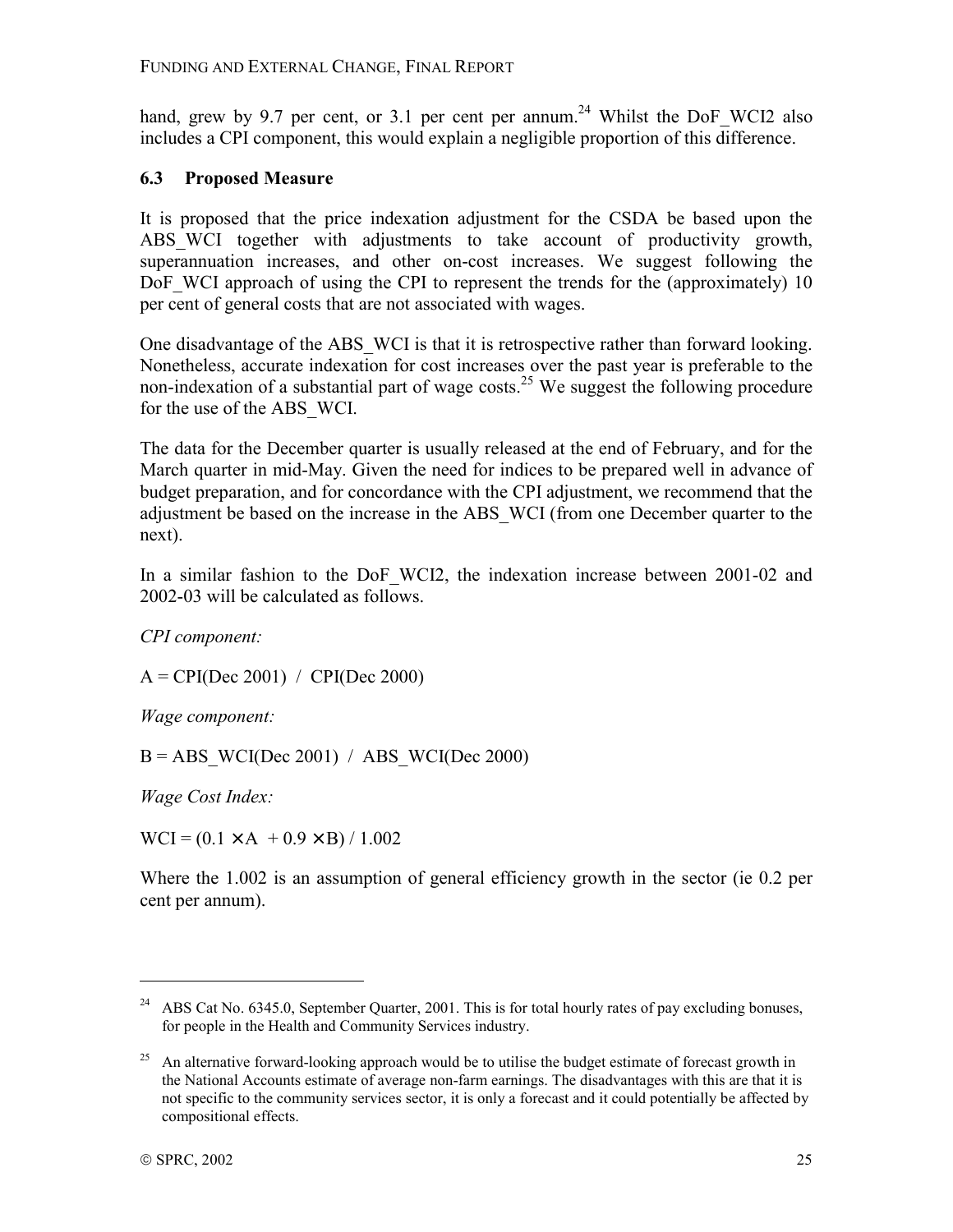## **7. Price Adjustment (Indexation): On-cost Growth**

Concerns have been raised by some service providers that non-wage costs have been increasing at a faster rate than both wage and CPI growth. These additional costs fall into two categories, increases in costs that are (potentially) associated with outcomes, and increases in costs that do not necessarily lead to better outcomes for clients.

In the former category are such cost burdens of increased management and reporting requirements, the development of associated accounting and IT infrastructure, and data collection requirements such as for the MDS. At the level of the individual service agency, these administrative requirements are often seen as an un-asked for additional cost which does not improve service outcomes. For disability services as a whole however, these requirements are designed to lead to increases in the efficiency of meeting client outcomes. If this were not the case, then it would be hard to justify the need for such administrative requirements. Hence, it is not appropriate to consider these additional administrative costs on service providers within the framework of indexation formula for the CSDA as a whole.

However, many other cost increases are not associated (or associated only weakly) with client outcomes. In particular, legislative changes designed to protect employees from workplace injury or increases in superannuation or worker's compensation insurance are effectively increases in wages (but not recorded as such in the ABS\_WCI). Similarly, the increase in administrative costs associated with the introduction of the GST is a cost increase that does not improve client outcomes. In principle, an indexation formula should take account of changes in these factors where they grow at a different rate than direct wage costs.

## **7.1 Superannuation**

The compulsory employer contribution to superannuation rose to 8 per cent on July 1 2000, and will increase again to 9 per cent on July 1 2002. If the SGC were to apply to all staff employed under the CSDA, this one percentage point increase in employer contributions in 2002-3 will imply an increase in the total wage and on-costs bill of around  $0.9$  per cent.<sup>26</sup> This will be reduced if some employees are not covered by superannuation, or if some already have higher employer contribution rates.

The past practice has been to adjust the Commonwealth component of CSDA funding to take account of these compulsory superannuation changes, using a formula similar to the one described above. We do not have evidence on the past treatment of State-funded components.

Future CSDA funding (both Commonwealth and State) should incorporate adjustments of this nature to take account of changes to compulsory superannuation payments.

If on-costs (superannuation, worker's compensation insurance etc) are a total of 11 per cent of gross wage, then an increase of one per cent of gross wage translates to an increase of 0.9 per cent of the total  $(100 \times (1 - 1.12/1.11)).$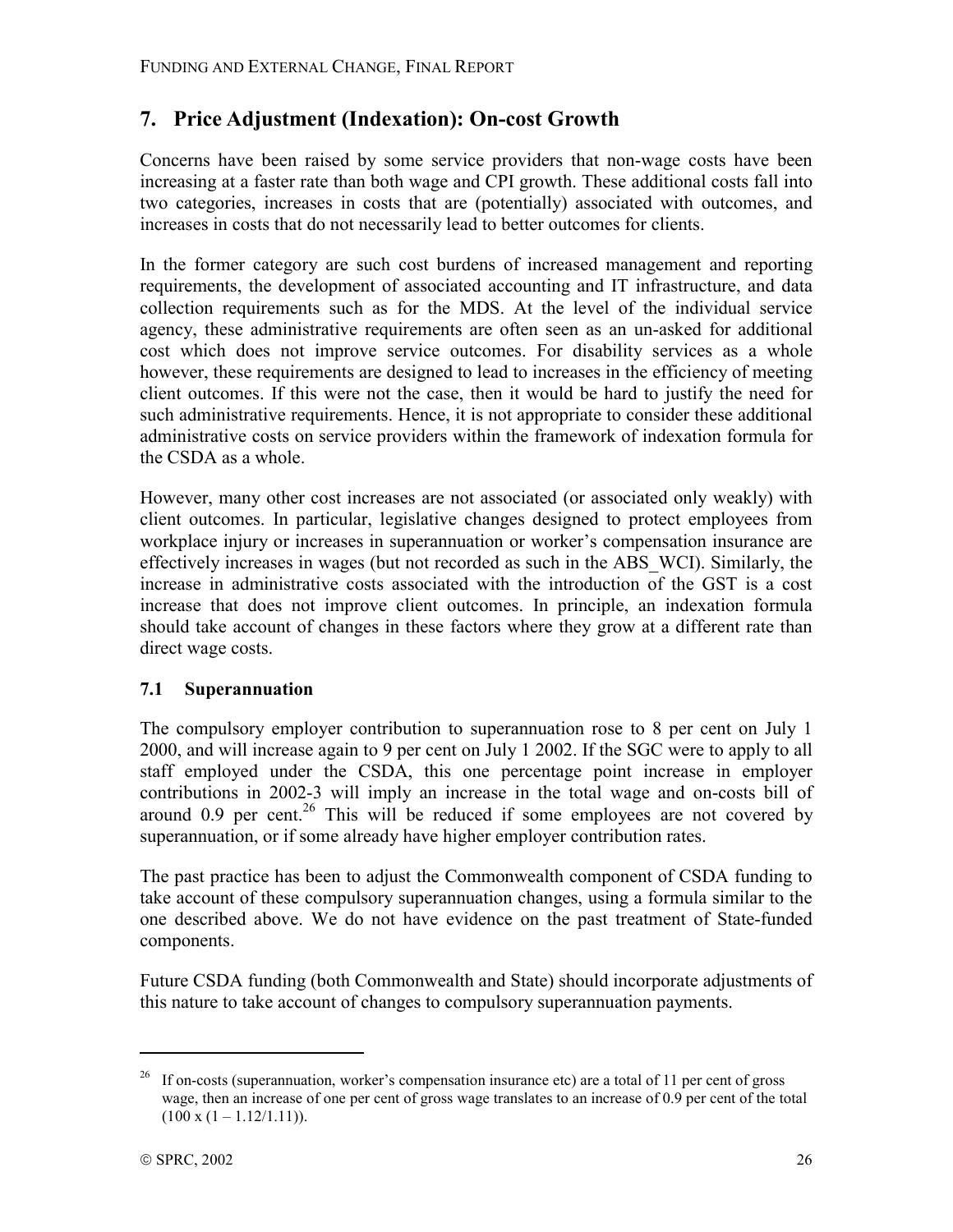#### **7.2 Workerís Compensation and Insurance**

Anecdotal evidence suggests that many service providers have experienced substantial increases in the premium rates for worker's compensation and public liability insurance policies.

In NSW, there have been substantial increases in the rates for disability services related activities. Table 2 shows NSW WorkCover base insurance premium rates for the years 1997-98 and 2001-2. Over this period WorkCover insurance premiums have increased between 1.1 and 2.1 percentage points.

| Industry                                                               | 1997-98<br>(%) | 2001-2<br>(%) | <b>Difference</b> |
|------------------------------------------------------------------------|----------------|---------------|-------------------|
| Nursing Homes                                                          | 5.57           | 7.65          | 2.08              |
| Home Care Services (paramedical, nursing<br>and personal hygiene care) | 5.57           | 6.74          | 117               |
| Residential Care Services NEC                                          | 1.82           | 3.12          | 13                |
| Non-residential Care Services                                          | 1.58           | 2.70          | $\overline{12}$   |

#### **Table 2 NSW WorkCover Insurance Premium Rates, 1997-1998 and 2001-2**

**Source:** NSW WorkCover Authority.

Table 3 shows example costs for a West Australian service provider. In this case the comparison is between 2001-2 and 2002-3, and the percentages are expressed as a percentage of the total budget of the provider (rather than just the wage bill as in Table 2).

In the forthcoming year, these costs are anticipated to grow by around 15 per cent, or 0.56 per cent of the total budget of the agency. The main component of this will be increases in Worker's Compensation insurance fees. In this case this increase is related to the collapse of HIH insurance, the September 11 2001 tragedy, and the associated general increases in insurance fees.

In the current indexation formula, price rises such as these are nominally covered by the CPI component. However, these price increases have been significantly above this rate. In general, it does appear that these price rises have been 'one-off' in effect, and there is no particular reason to believe that these types of charges will continue to grow at a rate higher than the CPI. The main caveat to this conclusion is if there are further flowthroughs of increases in insurance in years after 2002-3.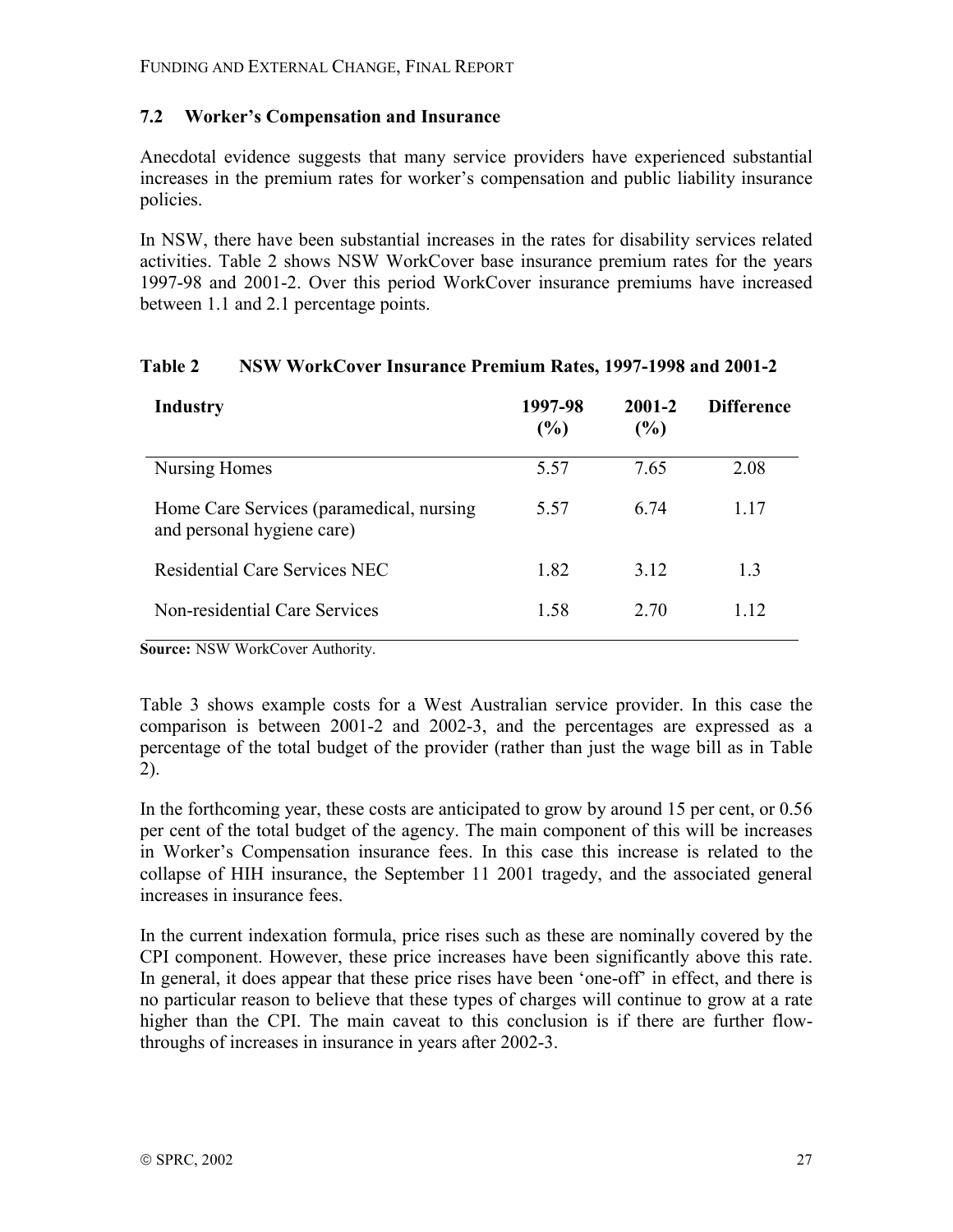#### **Table 3 Example 2001-2 and 2002-3 Non-Wage Cost Increases for a West Australian Agency**

|                                                                                 | 2001-2 | $2002 - 3$<br>(Estimated) | <b>Difference</b> |
|---------------------------------------------------------------------------------|--------|---------------------------|-------------------|
| <b>Workers Compensation</b>                                                     | 2.63   | 3.02                      | 0.39              |
| Vehicles                                                                        | 0.60   | 0.69                      | 0.09              |
| Business Plan (includes<br>Public Liability and Fire<br>and Contents insurance) | 0.15   | 0.20                      | 0.05              |
| Professional Indemnity,<br>Directors & Officers                                 | 0.16   | 0.19                      | 0.03              |
| Total                                                                           | 3.54   | 4.10                      | 0.56              |

## **Costs as a Percentage of Agency Budget**

**Source:** Correspondence from Charlie Rook, Manager, Strategic Planning & Evaluation, Disability Services Commission, Western Australia.

Given current evidence, the appropriate form of indexation adjustment to take account of these factors is a one off increase in the base level of funding for the next CSDA agreement (rather than an increase in every year thereafter).

The evidence above suggests an increase in the CSDA budget of the order of 1.5 per cent to take account of these costs increases. This (approximate) figure is arrived at by taking the increase between 1997-98 and 2001-2 for residential care services as the benchmark (1.3%), reducing this slightly to put it as a fraction of the total budget rather than a fraction of wages (see footnote 26), and adding a component to cover other insurance increases.

This issue should be revisited regularly and further adjustments made if there are additional large increases in factors such as insurance costs.

## **7.3 GST Compliance Costs**

The same Western Australian agency described above has reported that GST compliance costs amount to approximately 0.45 per cent of their total agency budget. Over the longer run, these costs might diminish slightly, as the GST is incorporated into normal business practices. Nonetheless some additional costs are likely to remain. Again, a one-off GST compliance cost adjustment would be required if service delivery is to remain at the same  $level.^{27}$  If it is desired to compensate agencies for the increase in compliance costs

<sup>&</sup>lt;sup>27</sup> It is assumed that the direct effect of the GST on service funding has been managed in a separate exercise to that considered here.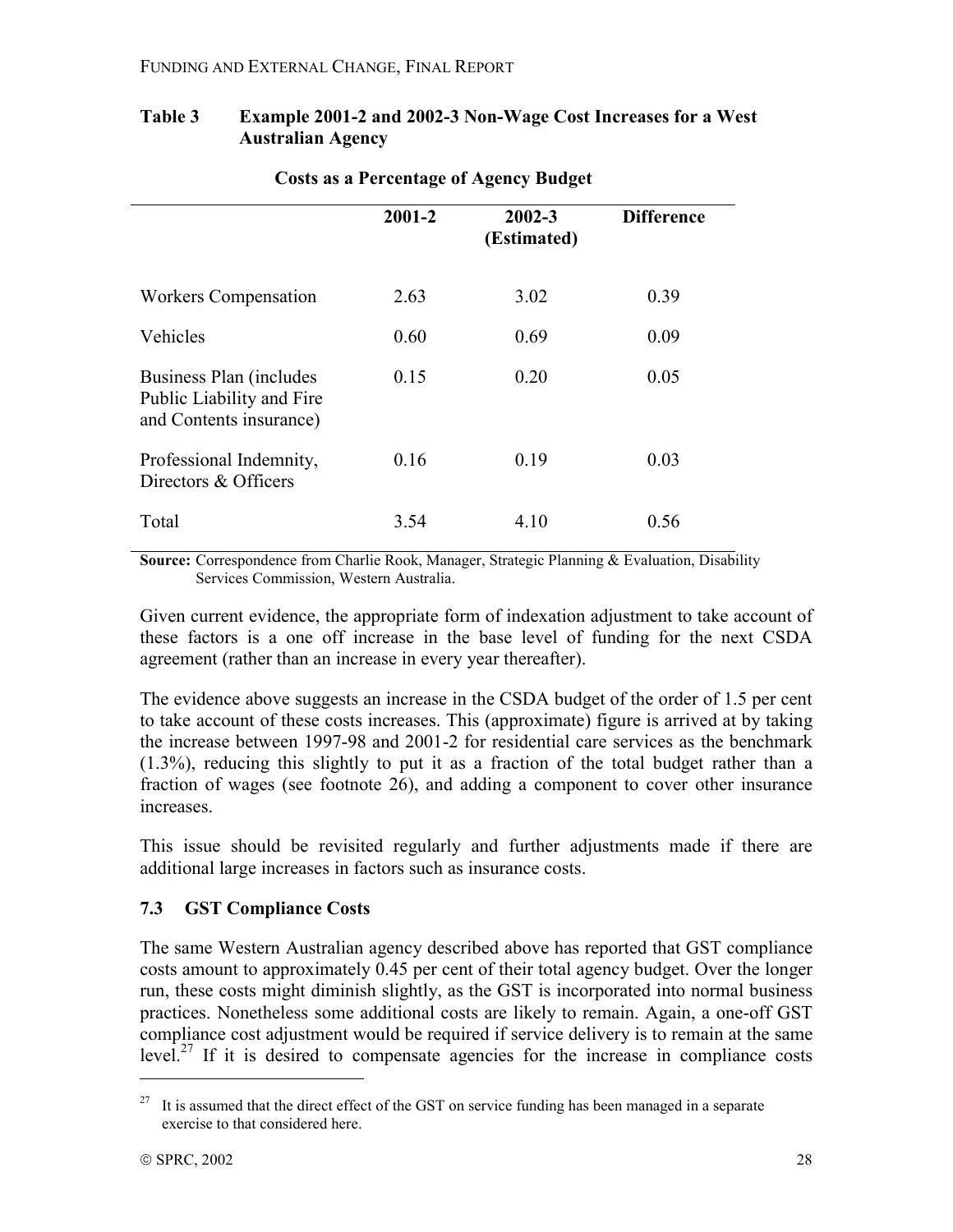associated with the introduction of the GST, then this evidence suggests a one-off increase of approximately 0.4 per cent.

## **8. Summary Formula**

Summarising the results presented above, we recommend that the following formulae be used for the calculation of funding in future years. It is important to note that *these formulae only cover those areas where it has been possible to quantify the effect of demand or price increases*. In particular, it does not include many of the nondemographic demand factors raised in Section 5. If these are judged to be important, additional funding may be required.

Because we have suggested both one-off and continuing funding formula elements, we present two formulae  $-$  one for the year 2002-3 and the other for subsequent years. In both cases, it is assumed that funding level in 2001-2 is used as the base.

## **8.1 Funding in 2002-3**

Building upon the framework outlined in Section 3, we propose that funding in the year 2002-3, be calculated as follows.

 $F(2002-3) = F(2001-2) \times P(2002-3, 2001-2) \times D(2002-3, 2001-2)$ 

Where  $F(2001-2)$  is the funding level in the base year 2001-2, P is the price index and D is the demand index (in both cases for 2002-3 relative to 2001-2).

The demand index is a demand inflation factor reflecting the impact of demographic change on demand. The estimates of this are summarised in Table 1 (in percentage growth rate form). If our preferred estimate of 2.28 is used, this implies that

D(2002-3, 2001-2) =  $1.0228$ 

The price index encompasses both an index for wage growth, an adjustment for assumed productivity growth in the sector, together with a number of one-off adjustments to cover increases in costs since the last agreement. That is

 $P(2002-3, 2001-2) = WCI(2002-3, 2001-2) \times O(2002-3)$ 

Where WCI is the Wage Cost Index (defined in Section 6.3), calculated as

WCI(2002-3, 2001-2) =  $(0.1 \times A + 0.9 \times B) \div E$ 

with

$$
A = CPI(Dec 2001) / CPI(Dec 2000)
$$
  
= 135.4 / 131.3  
= 1.0312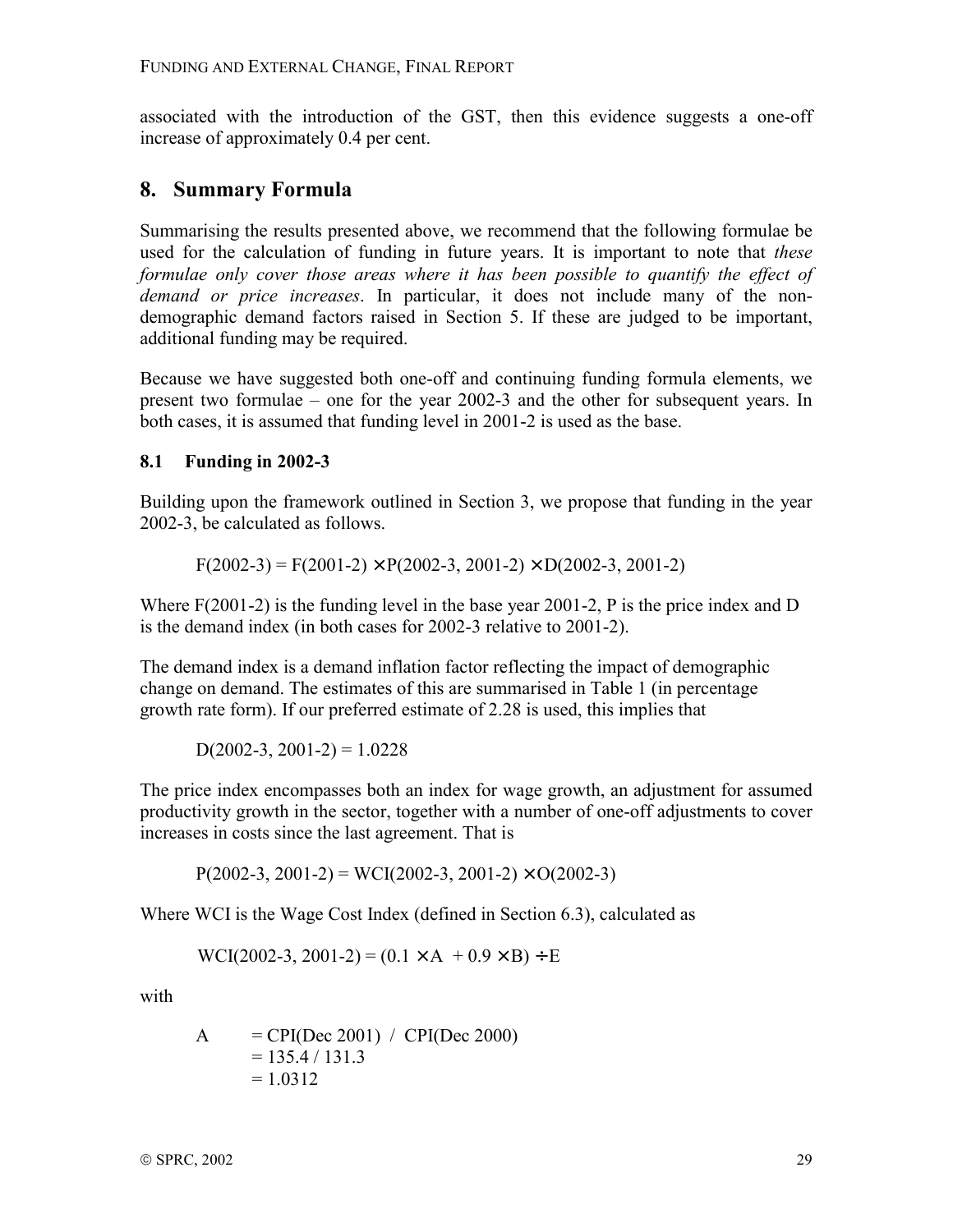B = ABS\_WCI(Dec 2001) / ABS\_WCI(Dec 2000) = 114.2 / 110.6 = 1.0325 E = 1.002 And hence WCI(2002-3, 2001-2) = 1.0303

Component A is based on movements in the Consumer Price Index, B is based on movements in the ABS Wage Cost Index (Cat No 6345.0, Total hourly rates of pay excluding bonuses for people in the health and community services sector) and E is an assumption of general efficiency growth in the sector (ie 0.2 per cent per annum). The combination of these factors leads to an estimated indexation factor (WCI) of 3.0 per cent.

An alternative approach would be to use the Department of Finance Wage Cost Index (replacing WCI in the above expression). As noted in Section 6.2, past evidence suggests that this would lead to much lower estimate of wage growth. For the reasons given in Section 6, we do not recommend the use of the Department of Finance Index.

The one-off adjustments that are recommended in this report are

 $O(2002-3) = S \times C \times G$ 

Where

 $S = 1.009$  (July 2002 Superannuation Guarantee Charge increase – see Section 7.1)

 $C = 1.015$  (Insurance increases – see Section 7.2) and

 $G = 1.004$  (GST compliance costs – Section 7.3).

and hence,

 $O(2002-3) = 1.0282$ 

Combining all these factors, we arrive at a funding inflator of

 $1.0228 \times 1.0303 \times 1.0282 = 1.0835$ 

That is (after rounding), a demographic demand growth of 2.3 per cent, a general indexation growth of 3.0 per cent and a one-off indexation adjustment of 2.8 per cent.

Overall, in order to maintain the same balance between supply and demand as in 2001-2, it is estimated that total funding will need to increase by 8.35 per cent.